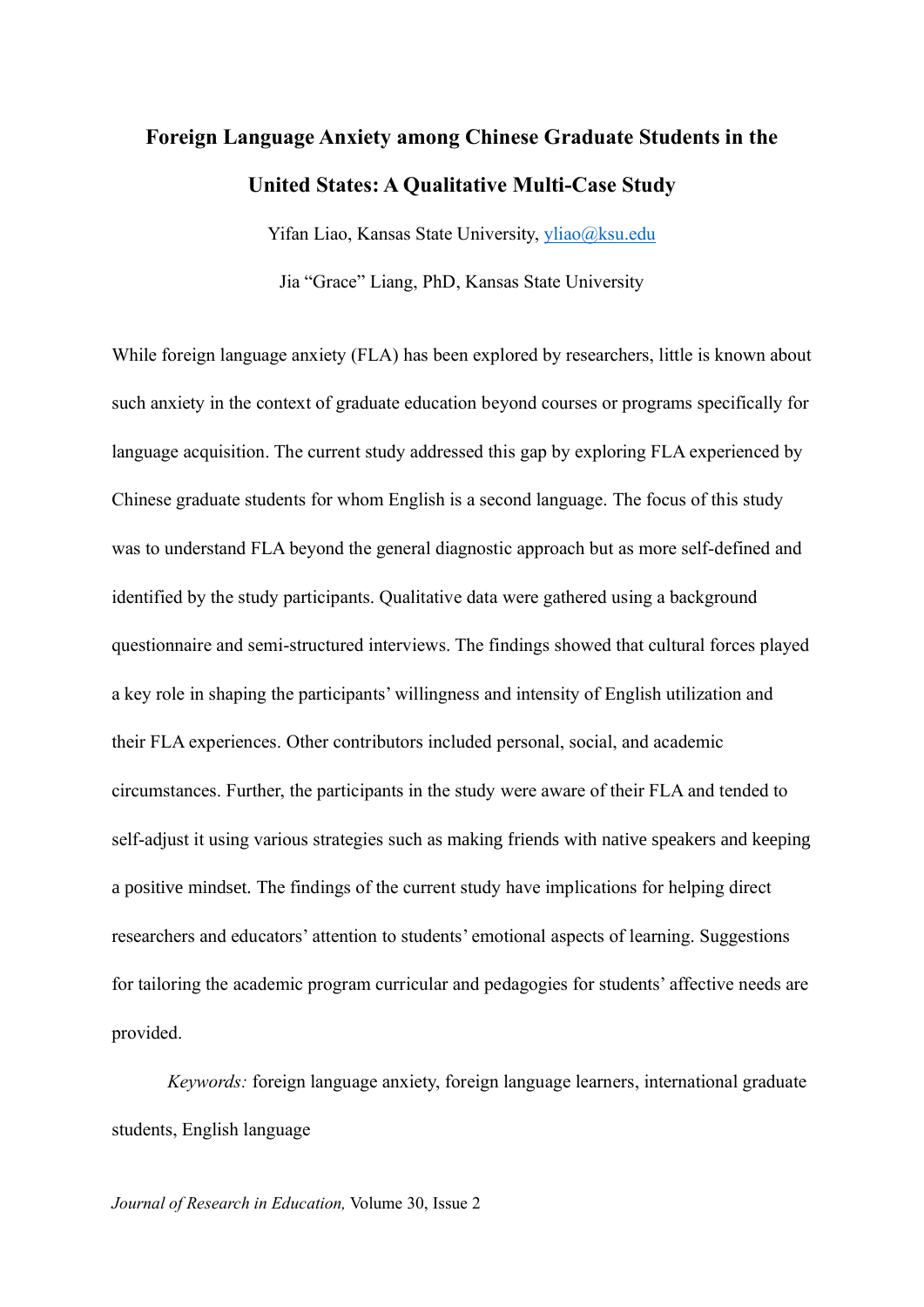You started learning English since you were kids, so did I. You received didactic teaching for more than 20 years, so did I. You paid attention to grades and scores, so did I. You studied hard, you made to "good students" in your home country, so did I.

You passed TOFEL and GRE with high scores, so did I. You came to study in an English-speaking country, so did I. You were once curious, confident, and well-prepared, so did I. You now felt shocked, nervous, disappointed, and helpless, so did I.

You didn't understand their humor, neither did I. You didn't follow their topic, neither did I. You knew the answer, but you didn't say it out loud, neither did I. You joined a conversation, but didn't say a single word, neither did I.

Why? Why? I keep asking you why. Not because I don't know. Not because I don't understand.

I felt distance, I felt confused. I felt invisible and cold, also. But still, we are different people. Every person is different.

You know what I mean? Do you know what I mean? Yes, I know, I know all of it. And don't worry, I am here with you now.

This poem was re-created from the interview transcripts of the participants in our study to present our collective subjectivity in relation to the study. As Chinese internationals currently studying and working in the United States, we both at some point in our respective lives experienced Foreign Language Anxiety (FLA), which is a type of anxiety specifically associated with second language learning (Horwitz, 2010). As such, in this study, we see ourselves as cultural insiders for we share a similar cultural background, educational background, and FLA experiences with our participants.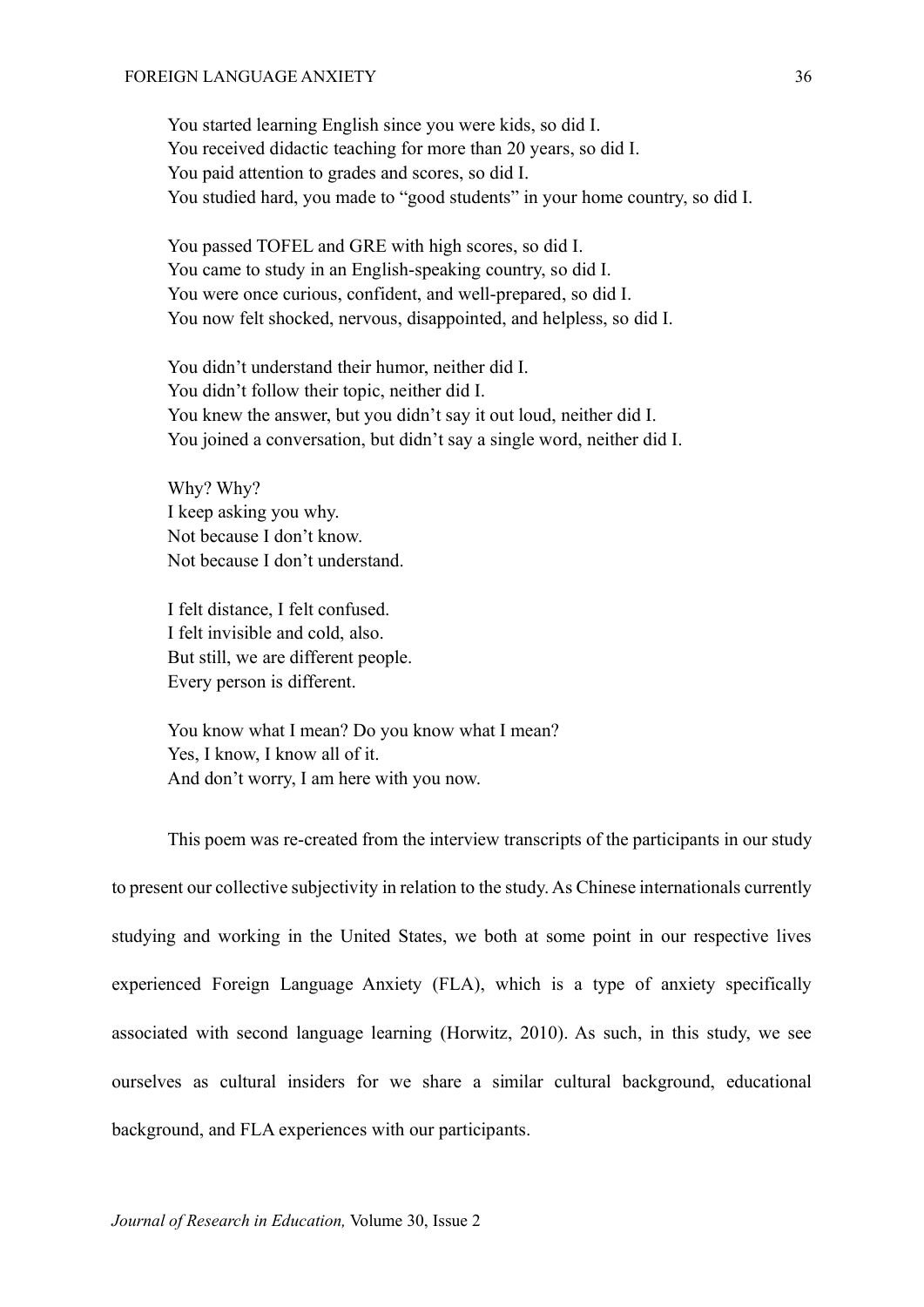FLA is a common issue among international graduate students, and it significantly affects their experiences socially and academically. According to a report from the National Foundation for American Policy (2018), in 2017, there were approximately 810,000 international students enrolled in U.S. universities, of which nearly 45% were graduate students. Understanding this issue is extremely important to this large group of students' ultimate academic success and new life adjustment. However, there is a dearth of empirical research regarding international graduate students' navigations of FLA experiences and the challenges or support they have in doing so. To address this gap, our study explored the FLA experienced by Chinese international graduate students, and more specifically, how they described their experiences of FLA while learning and using English both within and outside academic settings. The following two research questions guided the study:

1. What are the participants' experiences of learning and using English during their studying abroad at a Midwestern university?

2. How do the participants describe their self-defined FLA in the context of learning and using English?

#### **Literature Review**

International graduate students may face various challenges related to acculturation, academics, and language when they first come to the United States (Andrade, 2006; Lin & Scherz, 2014; Lowinger et al., 2014). In other words, for international graduate students whose first language is not English, studying abroad for the first time in the United States may lead to a hard time in their adapting into the American life, engaging in the classroom, and effectively using English due to the many language and cultural disparities. Challenges for international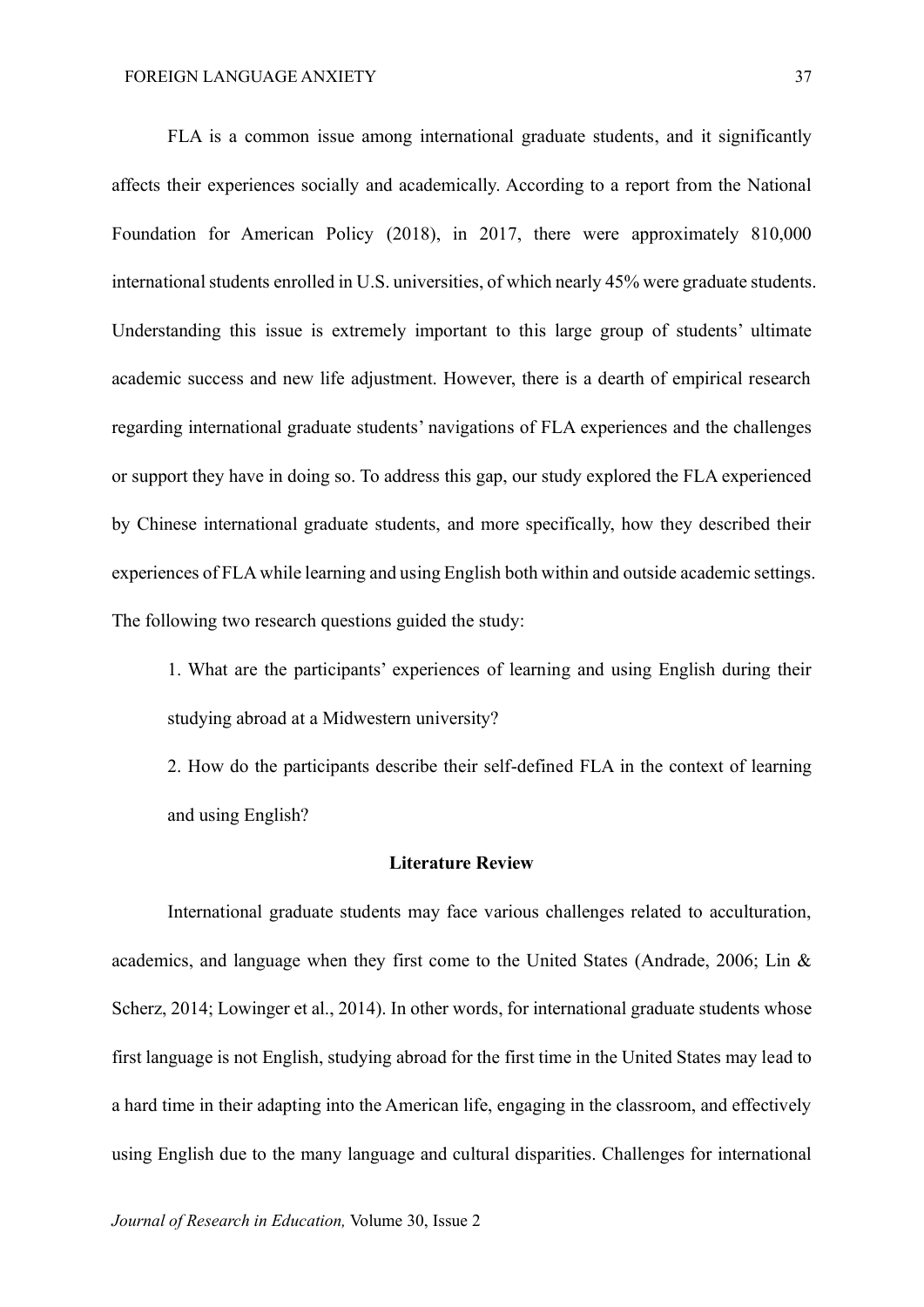graduate students may be greater than those for international undergraduate students because of the unique characteristics of being a graduate student, including: (a) a need to have a close academic relationship with one's advisor, leading to a demand of high-level academic communication skills (Zhou et al., 2011); (b) greater pressure to perform high-level academic research and heavy academic/scholarly engagement (Bang & Montgomery, 2013), which tend to limit time and activities outside the graduate work that could help one's adjustment to the life of the hosting country more quickly (Ranta & Meckelborg, 2013); and (c) limited language support available, due to the misperception that, as adults, once they pass English proficiency tests such as the Test of English as a Foreign Language (TOEFL), they no longer need such assistance (Liu, 2011).

Researchers have suggested a variety of strategies for such transition and adjustment to the American life and being academically successful, such as becoming autonomous language learners and actively practicing the new language in all different situations (Liu, 2011), making friends with native speakers (Lin & Scherz, 2014), and asking for teachers' assistance and accommodations (Ravichandran et al., 2017). However, these strategies may fall short for students with FLA because these students tend to encounter fear, nervousness, and panic when they are learning or using a foreign/second language (Hashemi, 2011). In other words, if one feels uncomfortable when learning or using English as a foreign language, they may not attempt to use those strategies – all require them to engage in activities or situations that involve using English much more when their psychological status is more amicable to limiting or avoiding such engagements.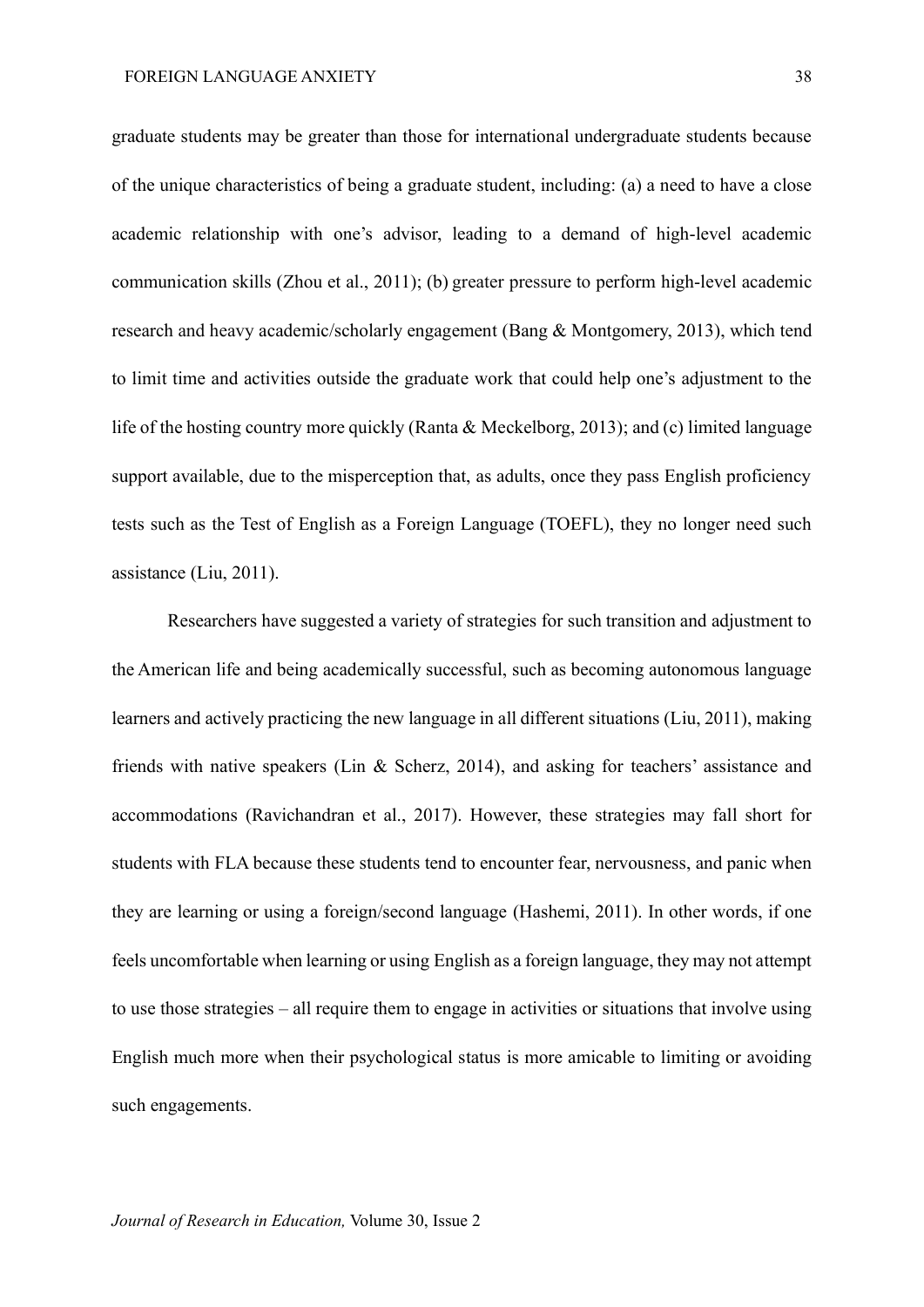#### **The Foreign Language Anxiety Framework for Language Learning**

FLA is a specific anxiety related to foreign language learning. The existing literature suggests various FLA definitions with subtle differences (Çağatay, 2015; Chen, 2018; Yan & Horwitz, 2008). For the current study, we used Horwitz's (2010) definition, where FLA was defined as "a unique form of anxiety that some people experience in response to learning and/or using an L2, [and]… is categorized as a situation-specific anxiety" (p. 154). It is found that FLA is common among foreign language learners and more often than not, it negatively influences foreign language performance (Horwitz, 2010; MacIntyre, 1995; Yassin & Razak, 2017). Furthermore, a high level of FLAhas a negative impact on language learning (Gregersen, 2003; Krashen, 1981; MacIntyre & Gardner, 1991). However, when FLA is managed within an appropriate range and paired with a student's interests in learning the target language, it may facilitate foreign language acquisition and motivate learning (Bailey, 1983; Rahman, 2017).

The literature on anxiety and second language learning has revealed that other than language learning, FLA also has negative effects on a student's academic achievement, social interactions, and future development (Cheng et al., 1999; Horwitz et al., 1986; MacIntyre & Gardner, 1991; Onwuegbuzie et al., 1999). Nevertheless, the causes of FLA are not fully understood. Some researchers found that FLA tended to be associated with specific language skills, such as listening (Bekleyen, 2009; Kimura, 2017; Zhang, 2013), speaking (Çağatay, 2015; Cheng et al., 1999; Effiong, 2016), reading(Isler & Yildirim, 2017; Zhao et al., 2013), and writing (Cheng et al., 1999; Liu & Ni, 2015; Saghafi et al,, 2017). Others found that FLA tended to occur within certain environments or under certain circumstances, such as in the classroom or other educational settings (Effiong, 2016; Horwitz et al., 1986; Liu, 2011; Ranta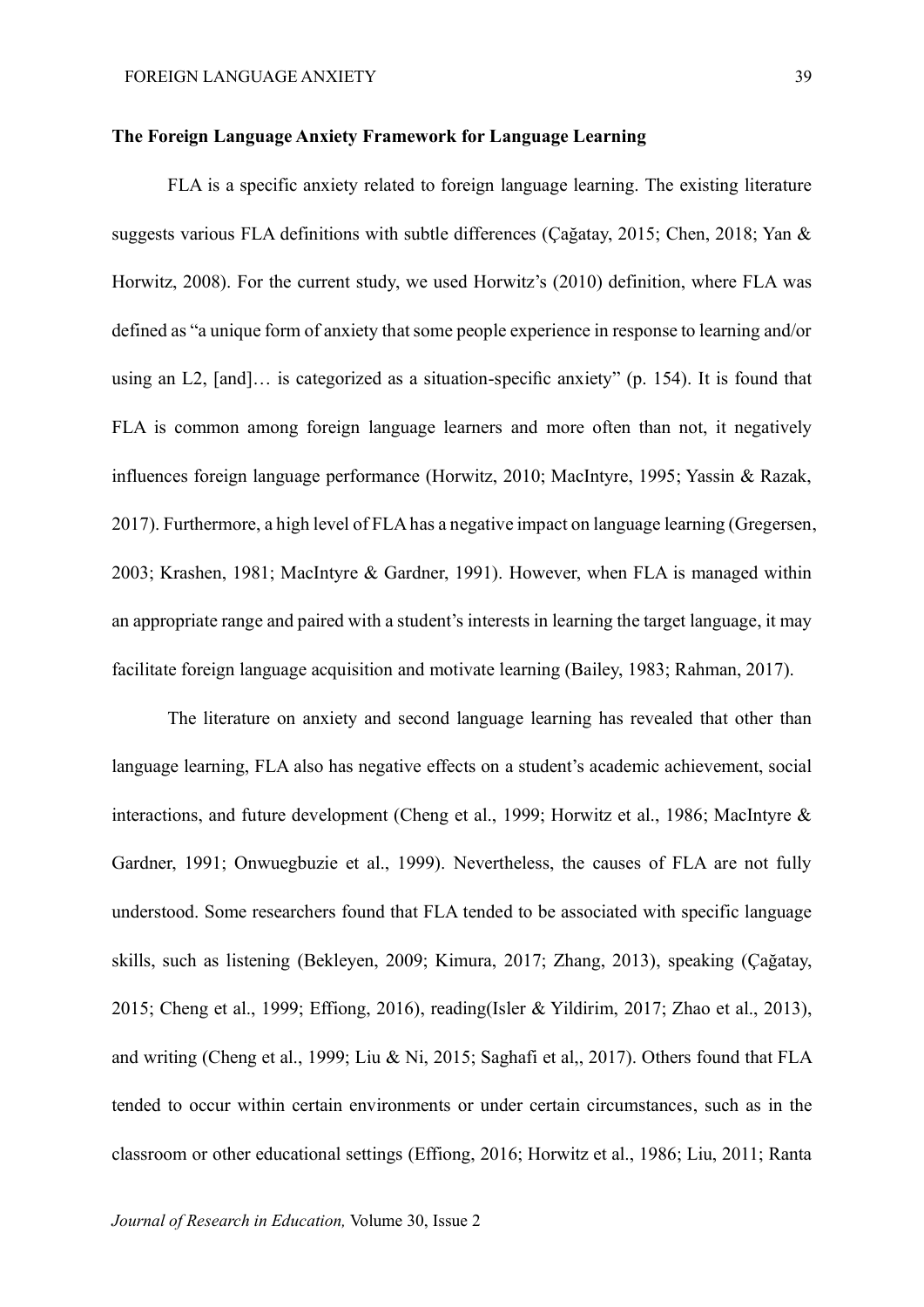& Meckelborg, 2013), taking a test (Horwitz, 2010), giving a presentation on stage (Horwitz, 2010), or receiving negative feedback (Çağatay, 2015; Horwitz, 2010). Other factors that could lead to FLA include gender (Kao et al., 2017; Nahavandi & Mukundan, 2013; Öztürk & Gürbüz, 2013), age, program, years of foreign language learning (Onwuegbuzie et al., 1999), motivation (MacIntyre & Gardner, 1991), and culture background (Chen, 2018; Drakulić, 2015).

#### **FLA and Cultural Considerations**

According to Brown (2007), when recognizing and addressing FLA, cultural factors cannot be ignored or taken lightly because people with different cultural backgrounds have distinct ideas, beliefs, habits, customs, skills, characteristics, and ways of having social interactions. FLA varies across cultural groups (Horwitz, 2010). For instance, in the context of English language learning, FLA experienced by students from countries like China, Japan, and Korea is more prominent than those from Vietnam or European countries, due to the influences of cultural heritage background (Chen, 2018).

According to Woodrow (2011), Chinese students' FLA experiences were strongly shaped by their Confucian heritage background. Under Confucius'influence, Chinese students tend to shy away from communicating in a foreign language for self-image reservation, known as saving "face" (Woodrow, 2011). Also, being quiet in the classroom is an expected gesture of respect to the teacher in China (Woodrow, 2011). Further, as Confucianism values humbleness, self-image, and modesty, under its influence, Chinese students are reluctant to challenge teachers, ask questions, and/or share their opinions in class (Cai et al., 2011; Jones, 1999). When Chinese students are studying abroad and subjected to considerable cultural disparities, such orientations and dispositions to class dynamics and learning can be barriers, subsequently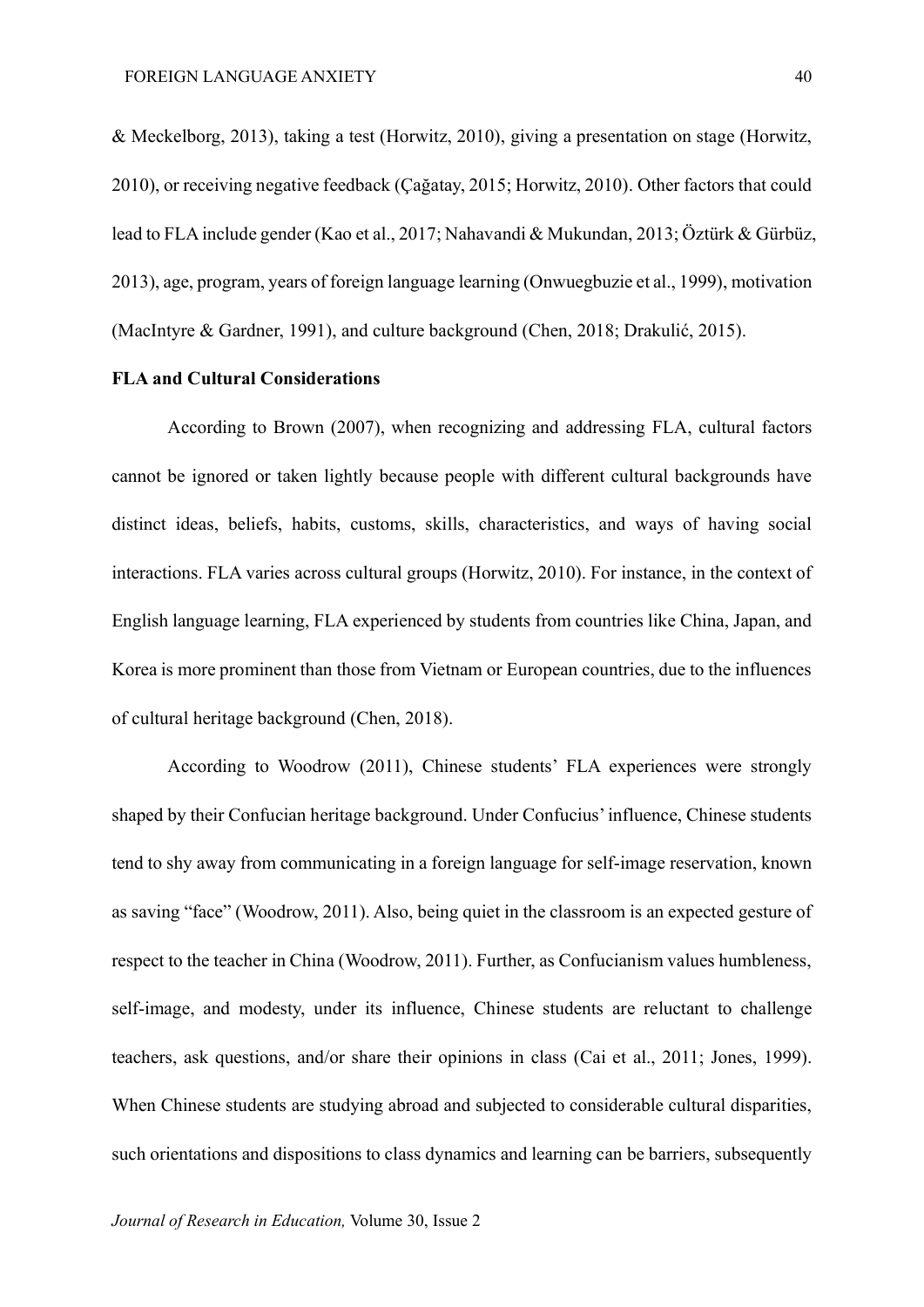increasing their overall FLA levels which can be unproductive to learning and well-being (Mukminin & McMahon, 2013).

#### **How FLA Has Been Examined in the Existing Literature**

The extant literature on FLA, while varied in regards to the general methodological categories (i.e., qualitative, quantitative, or mixed-methods), has heavily relied on the utilization of the Foreign Language Classroom Anxiety Scale (FLCAS) – a Likert scale questionnaire, for measuring and understanding foreign language learners' FLA (Horwitz, 2010; Lin, 2013; Liu & Ni, 2015; MacIntyre & Gardner, 1991; Zhao et al., 2013). Much remains unexplored in terms of how the learners self-identify, assess, and reflect on their anxiety experiences, which can shed further light on the contextualized understanding of FLA. More in-depth exploration of the learners' sense-making in relation to FLA experience is needed.

Furthermore, the existing FLA literature mostly focuses on K-12 settings (Bekleyen, 2009; Effiong, 2016; Saghafi et al., 2017) and, to a lesser degree, undergraduate education (Awan et al., 2010; Lowinger et al., 2014). The limited FLA research available on graduate education tends to focus on the courses related to language acquisition or informal language learning outside the classroom (Lee, 2016; Liu, 2011). As such, our study differs from the dominant FLA diagnostic approach and anchors on the emic; it contributes to the understudied area in the FLA research by attending to the graduate students' FLA experiences and their understanding of such experiences during their normal academic pursuits in various disciplinary programs.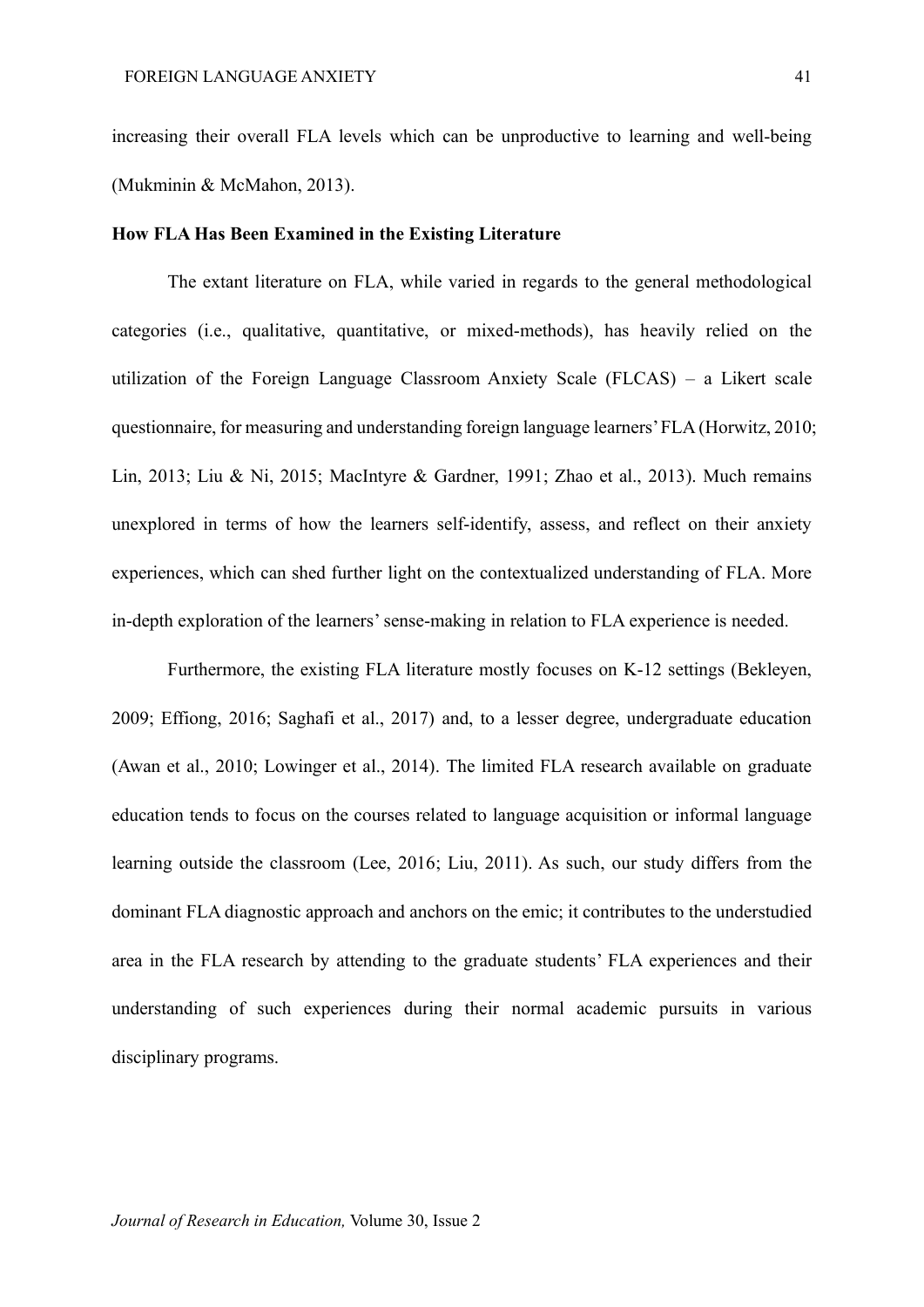#### **Methodology**

A multi-case study approach was used. Case study approach is commonly used in qualitative research to provide an in-depth interpretation and understanding of people or situations in a specific context and setting (Yin, 2014). Multi-case study is appropriate for the focus of this study since it allows researchers to gain rich perspectives and insights among different participants that would not emerge in a single case (Yin, 2014). The present study involved four Chinese graduate students from different programs who differed in age and other personal and academic-lingual aspects. The multiple case study design of the current study was instrumental in generating an in-depth understanding of the FLA issue among international graduate students. The commonalities and differences among participants' FLA experiences were explored.

According to Chen (2018), cultural influences are closely related to students' FLA experiences. As such, focusing on one particular cultural group, that is, the Chinese students, allowed us to gain more focused insights into the FLA experiences influenced by Confucianism (Woodrow, 2011). Further, considering that Chinese students take up the largest portion of the international student populations in the United States (The PIE News, 2017), it is important for educators and higher education institutions to better understand their FLA experiences; such knowledge gained could also be used to benefit international students from other East Asian countries. Potential participants were recruited from the Chinese Students and Scholars Association (CSSA) at the Suunyn University (pseudonym) in a Midwestern state of the United States and were purposively selected based on the following criteria: he or she (a) self-identifies as Chinese; (b) is a graduate student; (c) currently studies in a graduate program other than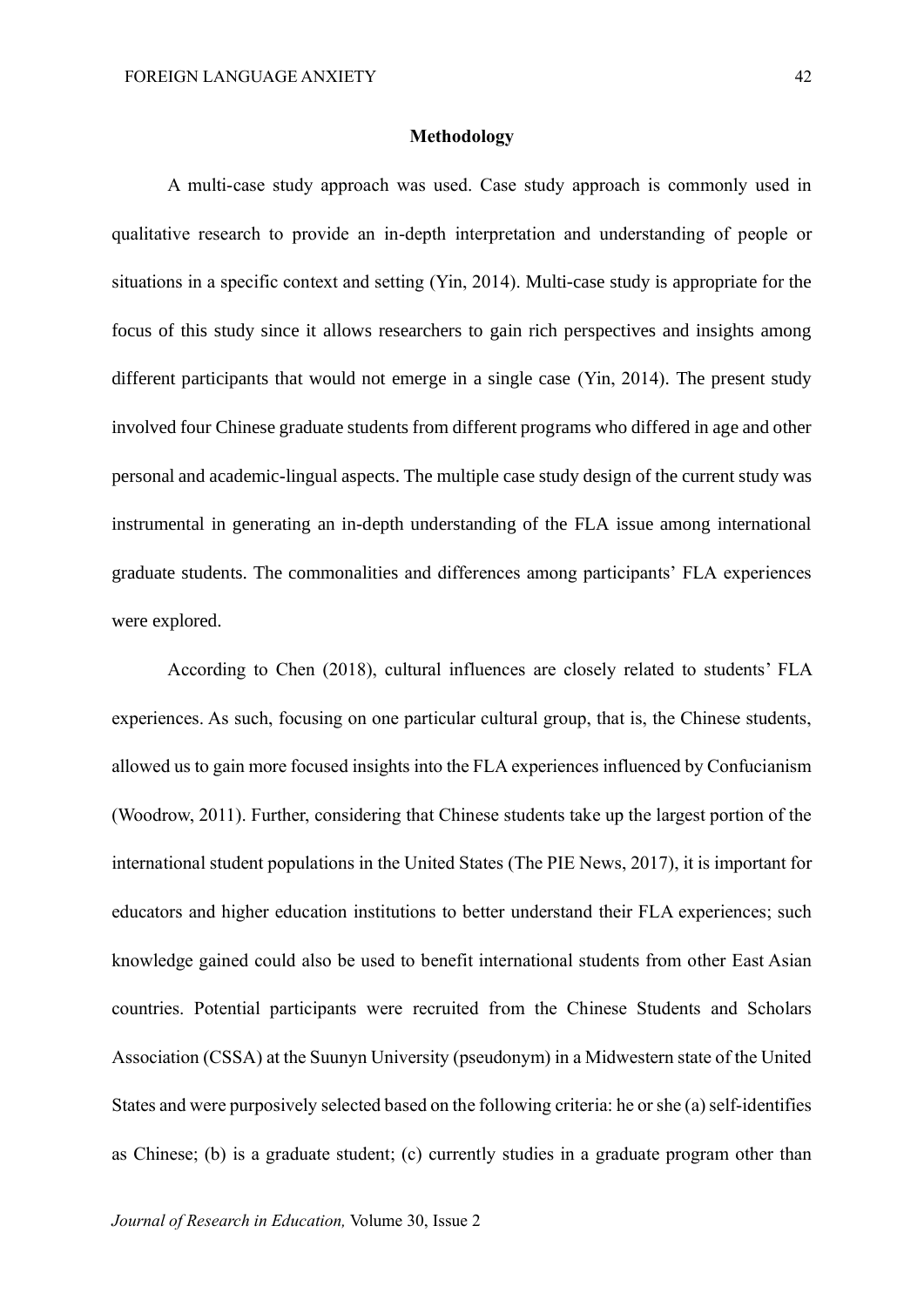second language learning in the Suunyn University; and (d) self-identifies as having experienced FLA. In the end, four Chinese graduate students participated in this study. Table 1 shows the general profile of the four participants.

#### **Table 1**

#### *Profile of Participants*

*Note.* F=female; M=male; yrs=years.

The four participants in this study shared similar cultural backgrounds and educational experiences. They were all born and raised in China and started to learn English as a foreign language since the 3<sup>rd</sup> grade. They all passed the TOEFL and GRE tests and three of them received the scholarship from the Suunyn University and the Chinese government. After they came to the United States, all of them lived on rental properties outside of the campus with their Chinese peers. They remain in frequent contact with Chinese native speakers and their families back home in China. Among the four participants, only two had studied in or visited another English-speaking country before they came to the United States.

Data were collected, using a background questionnaire (Appendix A) and in-depth semi-structured interviews (see Appendix B for the Interview Protocol). Participants first completed the demographic background questionnaire which was revised based on Zhao et al.'s (2013) instrument. Participants' responses to the questionnaire allowed us to have a glimpse into their personal and academic circumstances – the ones indicated in the literature as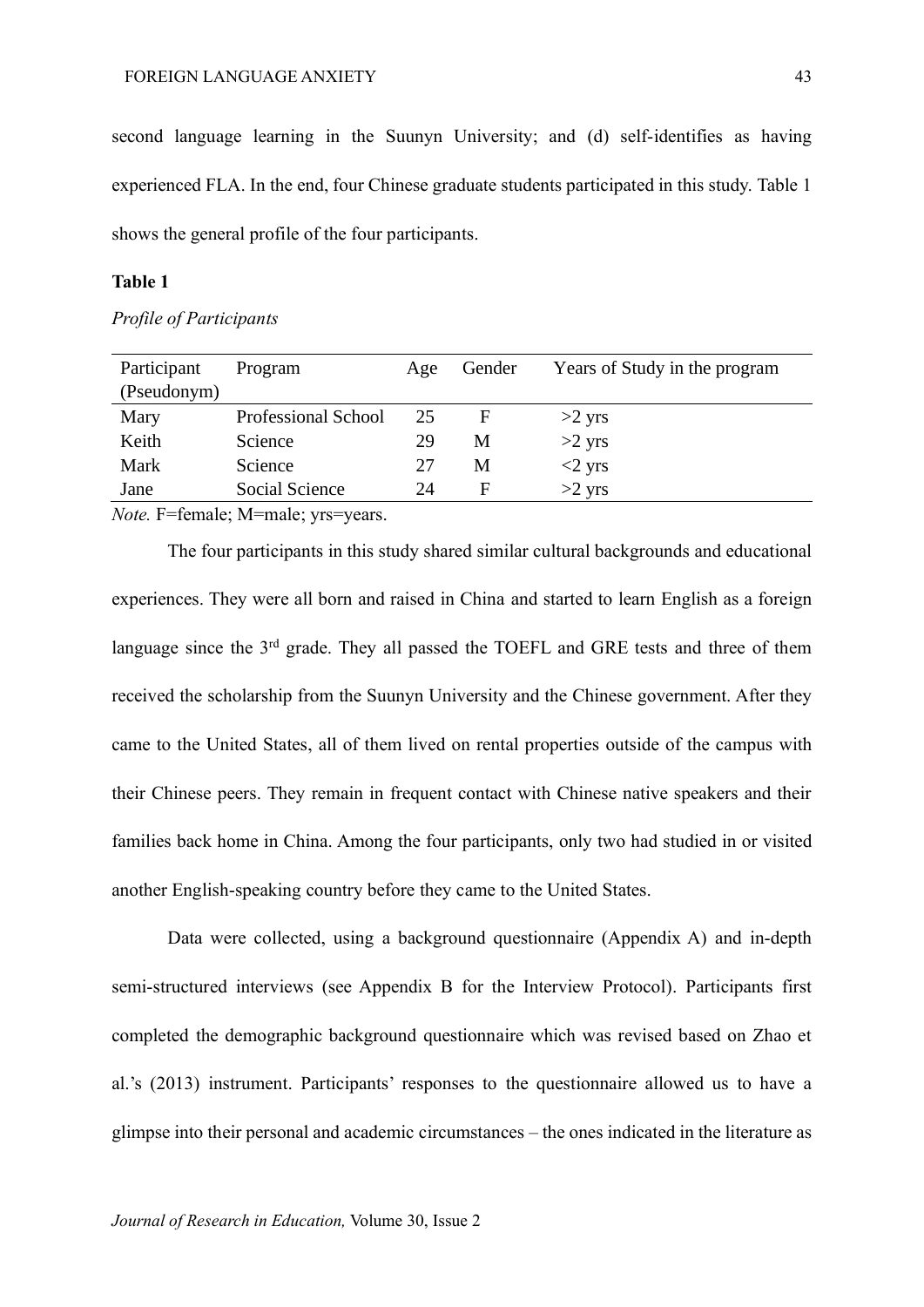related to one's FLA experience. Then, two in-depth semi-structured interviews (Yin, 2014) were conducted with each participant, and each interview lasted for about one hour. As Kim (2016) recommended, conducting a second or subsequent interview helped build trust and close relationships with the participants and provided an opportunity for us to ask follow-up questions for further clarification or information missed during the first interview. The locations and times for interviews were established per the participants' choices. Two participants chose Mandarin Chinese as their preferred language during the interviews for they felt more comfortable sharing their thoughts in their native language. The remaining two chose to communicate in English when interviewed. All interviews were audio-recorded and then transcribed. For those interviews that were conducted in Mandarin Chinese, the English translations were performed. After disidentification procedure was applied, a peer who was bilingual in Chinese and English was asked to review the translated transcripts to check for accuracy against meaning loss in representation (Van Nes et al., 2010).

For data analysis, we used Taylor-Powell and Renner's (2003) five-step content analysis procedure. Step 1 is to read and re-read the text so that one gets familiarized with the data collected. The interview transcripts were read multiple times; reflective notes and preliminary analyses were recorded and were later revisited and incorporated into our coding process. Step 2 focuses on generating initial codes. The overarching research questions were reviewed and specified into smaller sub-questions to help us decide how to start the analysis. Interview data were organized by questions first and then re-organized by case. In Vivo coding (Saldaña, 2009) was used to "provide imagery, symbols and metaphors for rich category, theme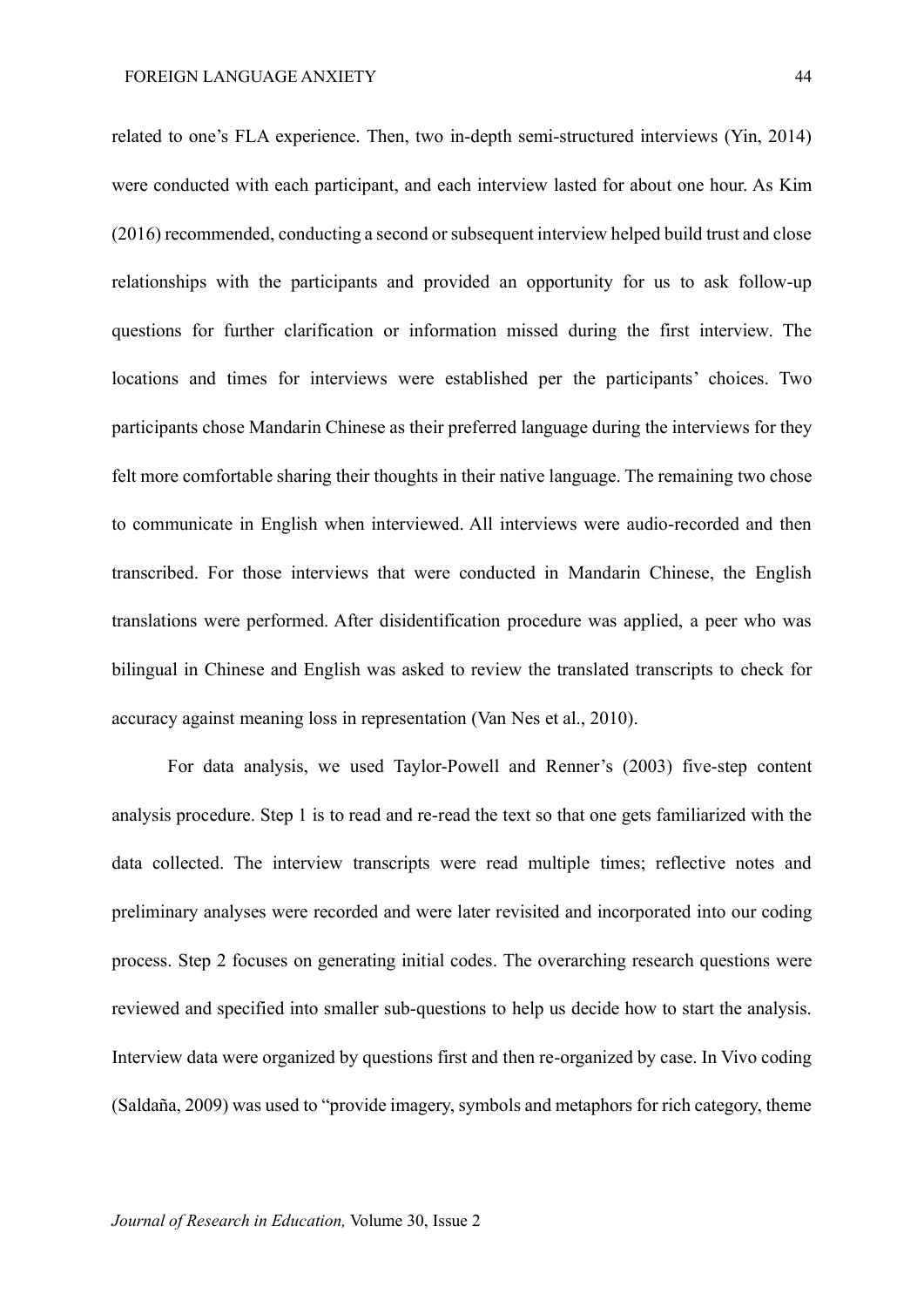and concept development" (p. 76). Keywords, phrases, and sentences that related to the research questions were highlighted and patterns started to appear.

Step 3 is categorizing information. Descriptive coding, which "summarizes in a word or short phrase—most often as a noun—the basic topic of a passage of qualitative data" (Saldaña, 2009, p. 70), was used to develop categories. Descriptive coding allowed us to generate "a categorized inventory, tabular account, summary, or index of the data's contents" (Saldaña, 2009, p. 72). It helped us summarize the transcribed paragraphs and identify the categories and themes. Through the cycle of listing pre-assumed categories, re-reading and matching data into the categories, and discovering new patterns, we came up with several main categories and subcategories which could best answer the research questions.

Step 4 is making connections with and between categories to bring more meaning to the text by answering questions like "How do things relate?" and "What can we summarize from these categories?" The process started with the collection of potential themes and was followed by refining, reworking, and rephrasing these themes. Data were reviewed multiple times to check for additional meanings that could be missed. Using the research purpose and questions as the guide and focal point, we remained reflective throughout the process to determine if the themes were authentic to the data. After this step, the candidate themes were created. We continued this reviewing-and-refining process between data and these themes until the themes were adequately vetted. According to Taylor-Powell and Renner (2003), at the end of the fourth step, the researchers would have a solid understanding of the different themes, how they relate to or contradict each other, and an overall phenomenon to present. Finally, in Step 5, findings are elaborated based on themes and connections. This is where the researchers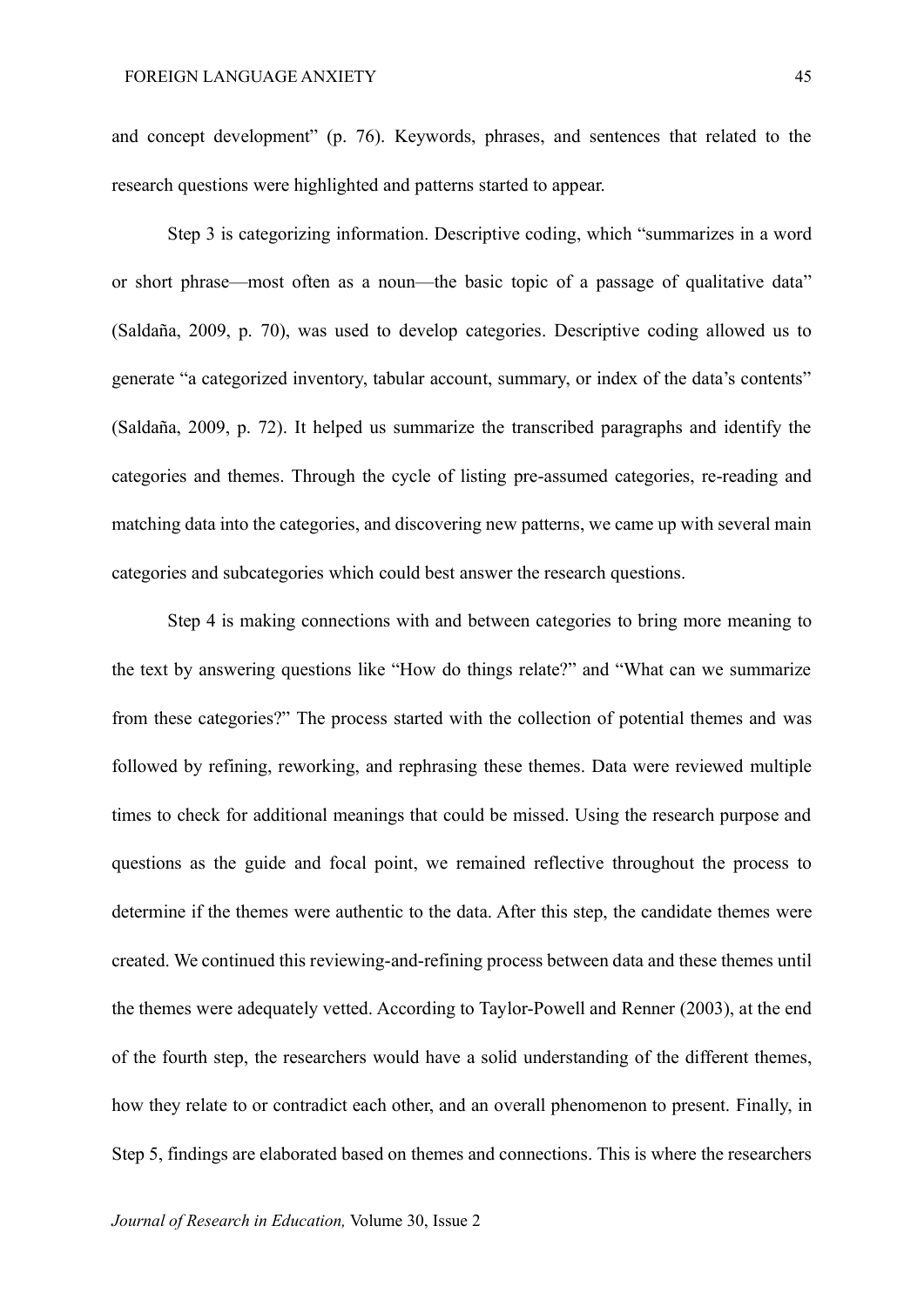revisit the research purpose and questions, telling each participant's experience through the themes discovered, and discuss the similarities and differences among cases.

To further address the trustworthiness and rigor of this study, member check was conducted where both the preliminary and final findings were shared with our study participants to prevent misunderstanding or misinterpretation of the information or narratives shared and meanings attached (Stake, 1995; Tracy, 2010). Also shared with our participants were interview transcripts to ensure accuracy of the data. Triangulation of multiple sources of data and investigators (we as researchers) also strengthened the credibility of the current study (Yin, 2014). Furthermore, the use of thick descriptions (Ponterotto, 2006) in our reporting of the findings helped provide richer and more contextualized understanding of the phenomenon under study.

#### **Findings and Discussions**

Our study focused on how the Chinese graduate student participants described their FLA experiences while pursuing a graduate education at a U.S. university. Six themes emerged from the data (nonhierarchical). The first theme speaks to the participants' descriptions of FLA moments. The second theme relates to a sense of loss that our participants experienced from "used to be always prepared" to a current state of "feeling constant underprepared or unprepared." The third theme was about the external triggers of FLA and their negative effects on our participants psychologically and academically. The fourth theme, while closely related to theme three, describes a specific challenge related to subtle and, at times, overt discriminations because of our participants' language ability – a phenomenon described by our participants as "being silenced." The fifth theme discusses the general views that our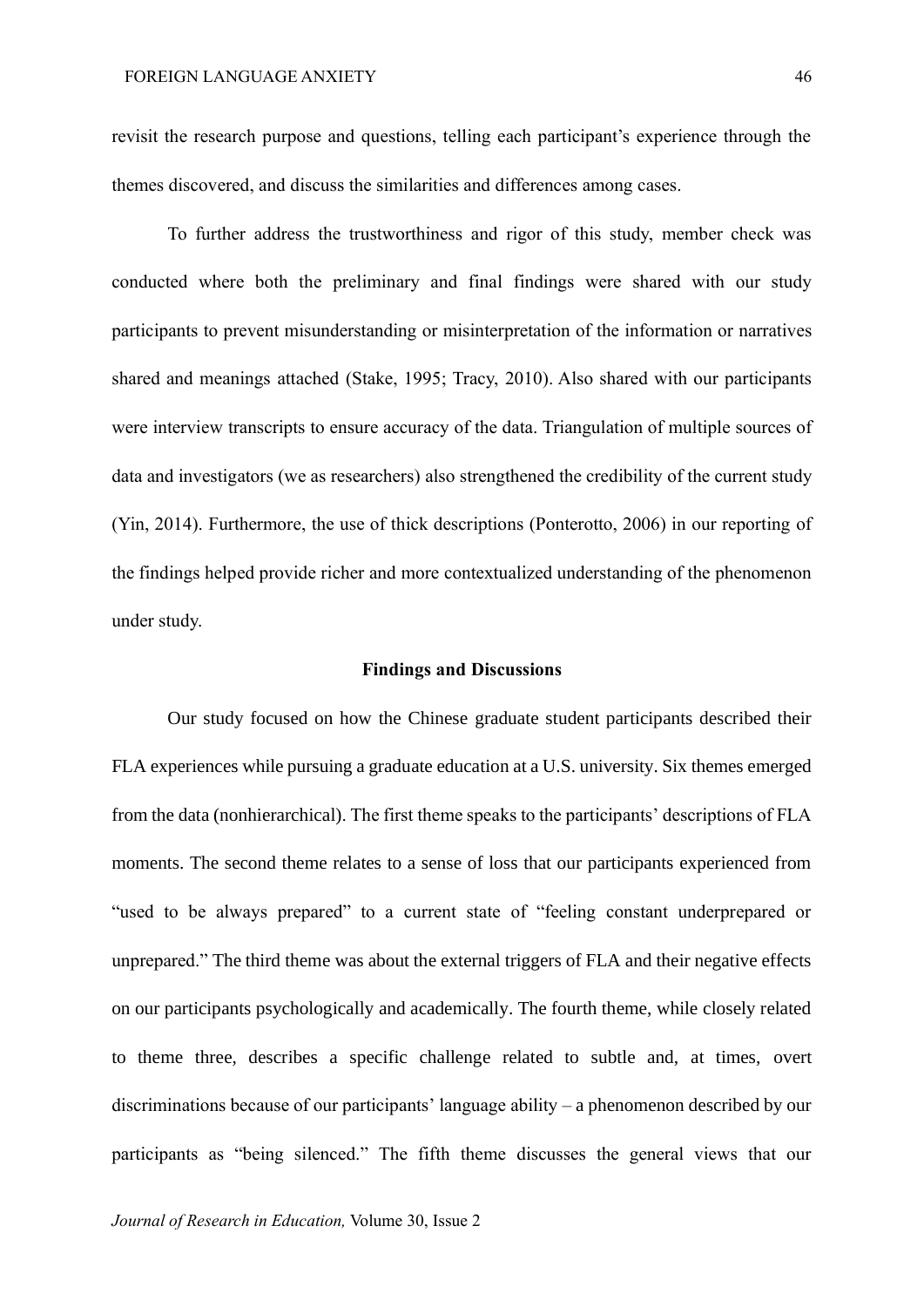participants held regarding higher education and its role in their learning and overcoming FLA.

The last theme speaks to our participants' coping mechanisms for dealing with FLA.

#### **Theme One: FLA Defined by Moments**

In our participants' descriptions about their FLA, certain words were frequently referred to when defining those moments. All four participants felt "awkward" when experiencing FLA. Keith mentioned he "felt super awkward sitting there" during class breaks when his classmates were chatting and laughing, and he had "no clue about what's going on." Likewise, Mary noted,

In group works, everyone in the group would wait for me to say something; and I would be hassling in my head trying to find the correct words, the correct sentence structures, …. There it is, silence, because everyone is waiting for me. The silence is *so* awkward.

Similarly, Mark found trying to have a conversation with a native speaker always turned to be awkward. "I don't know what to say to them to continue the conversation. I mean, in Chinese that is *ga-liao* [尬聊<sup>i</sup> ]; in English, it's just like awkward talking." Jane also shared that she felt awkward in social occasions such as running into her American classmates in the restroom and tried to engage in a casual chat: "I just don't know what to say. Or can I just be quiet? That kind of awkwardness, all the time."

The other descriptive words frequently noted by our participants were "anxious," "bad," "helpless," "frustrated," and "upset," when describing their feelings of FLA. For instance, Keith shared, "When I cannot express myself well, or find a proper word or sentence, then others cannot understand what I said. Then I don't feel confident and competent to say something. And, I am frustrated." Mary had similar experiences: "I can't follow their topic, so I am always anxious when I am chatting with a group of native speakers." A vivid example of how our participants felt about FLA came from Mark: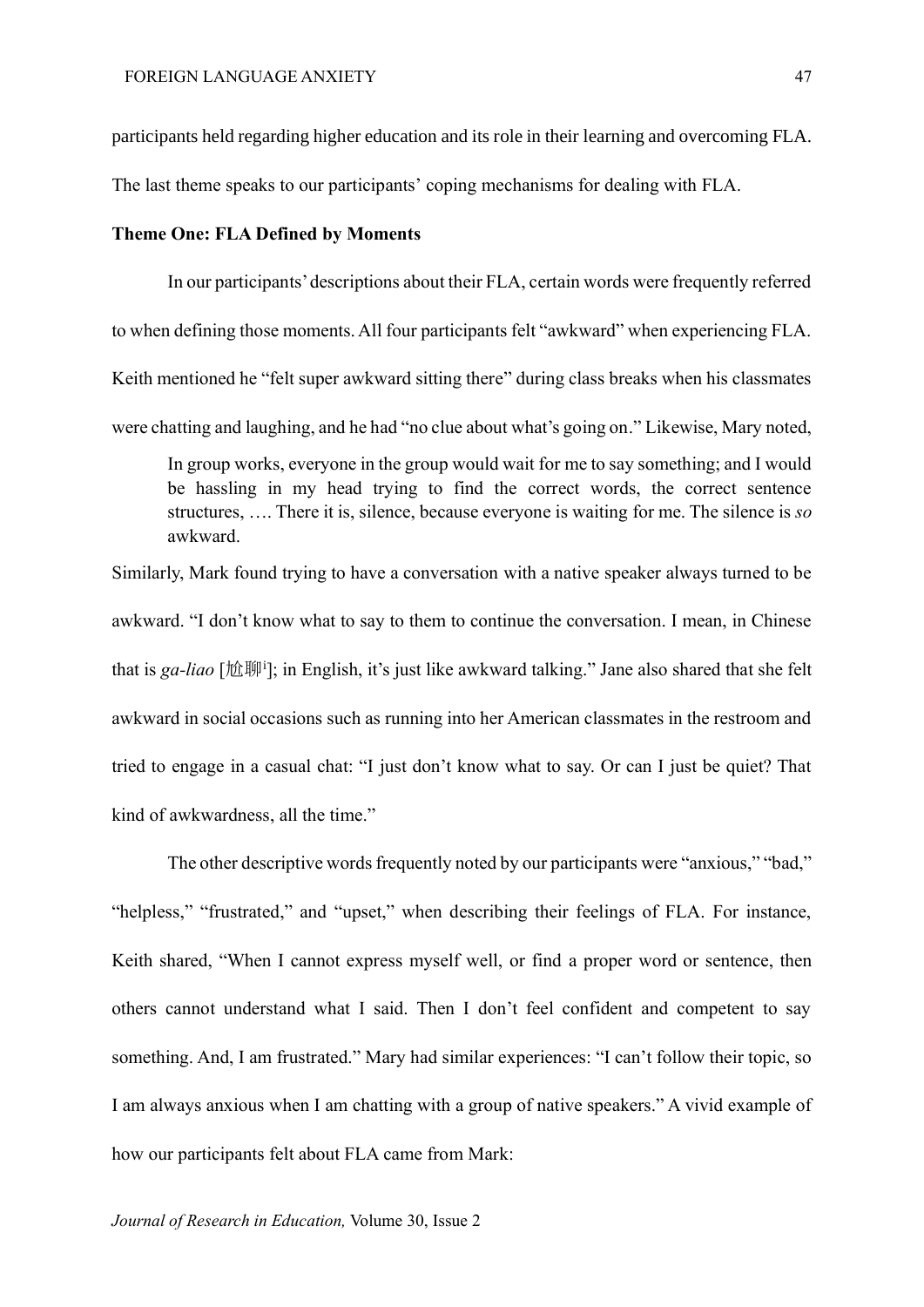It was my turn to answer the question. Once I got the microphone, I only said a few words. Very nervous, spatting. As I was saying it [my answer] out loud, my heartbeat was just shooting the sky, it was so loud, I mean, I could feel it pumping in my chest cavity. A bit sweating, maybe not real sweat, but the feeling of sweating.

Overall, our participants tended to describe FLA and their feelings of FLA negatively, confirming what Horwitz (2010) and MacIntyre and Gardner (1991) found in their studies. However, FLA was also found to have some positive effects, such as acting as a motivator for students to end FLA sooner (Tran & Moni, 2015), this was not supported by our findings. It is possible that, for our participants, their awareness of FLA collided with their past experiences as "a well-prepared student," – the second theme to be addressed next, and thus was connoted with negativity rather than a compelling reason to overcome FLA. Further, while there are some overlaps between the words our participants used to describe their FLA experiences and those in Horwitz et al.'s (1986) study, "awkward" is a distinctive descriptor only noted by our participants. As Chen (2018) argued in her study, Chinese students were influenced by Confucianism which places a high priority on self-image. This could explain the unique type of awkwardness the Chinese students in the current study had felt as they were struggling with "saving face" on one side and wanting to have social and academic engagement with their peers or others on the other side.

#### **Theme Two: "Falling" from Being "Well-Prepared" to "Under-/Un-prepared"**

According to Aida (1994), influenced by the Confucius culture, Chinese international students tend to hold a fear of failing and/or receiving negative evaluations because they want to present "perfect" self-images in front of others. As such, it is paramount to prepare everything well before action. Our participants' experiences of FLA support such a tendency. All four were regarded as high performing and/or students of excellence back home, and a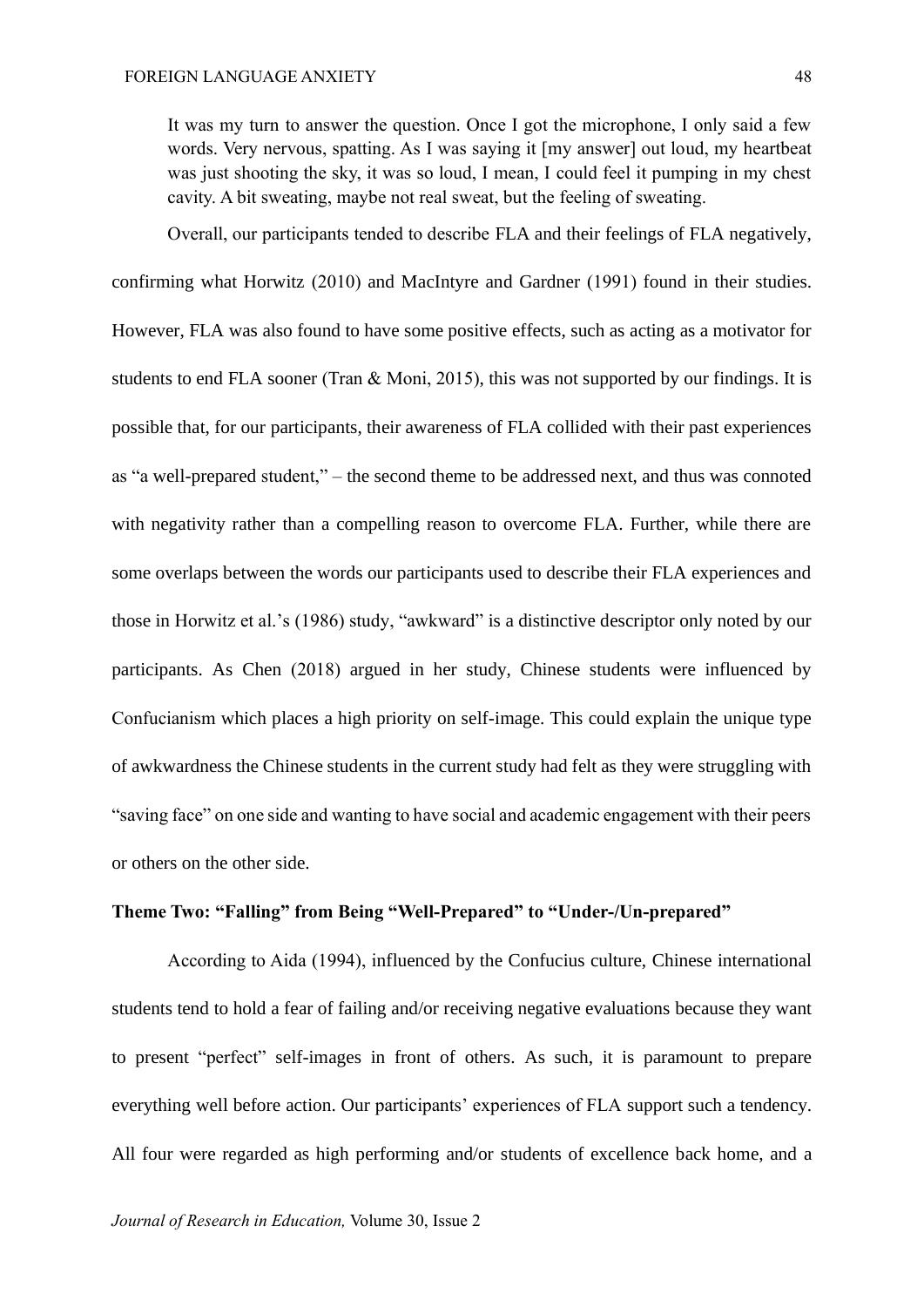pressing need to keep that image by preparing themselves well, if not overly well, was evident in their responses throughout the interviews. Yet, the considerable gaps between Chinese and American classroom dynamics and expectations, as our participants noted, worked against them. As Mark shared, he "often just stayed quiet" while his classmates asked or answered questions, discussed with one another, and shared views among themselves. Unless he had "a *super* convincing opinion," he said nothing in class. Jane also noted,

Every time the professor asks, "Who has some ideas?", I never volunteer to answer first or right away. Maybe I just don't feel confident. But it's so hard for me to say something unprepared. I mean, maybe I could say something, but I just never wanted to give a try. Keith also mentioned his struggles with group work. It was more often than not that when he

finally came up with "a perfect point" to share and organized the words in his mind, his classmates had already moved on to the next topic. That was "always super frustrating" for him.

For some of our participants, to give a presentation in class meant that they needed to prepare a word-by-word script. For instance, Mary said, "I am afraid of making mistakes, so I prepared a lot for it and tried to memorize every single word, even the conjunction words." It was made clear by our participants to us that they always wanted to show the best of themselves in front of people, especially in front of their peers and professors. However, subjected to the apprehension of negative feedback, our participants showed a lack of confidence and reliance on withdrawal and risk control to avoid "losing face" or possibly being viewed as "not wellprepared" (Liu, 2011). As Mary further explained her reluctance to speak up,

Even when I got some ideas, I just whispered. I am not confident enough to speak loudly. I will never raise my hand. In China, it's not a big deal. But here – I'm just not confident. [If I speak up], everyone will look at me and only me.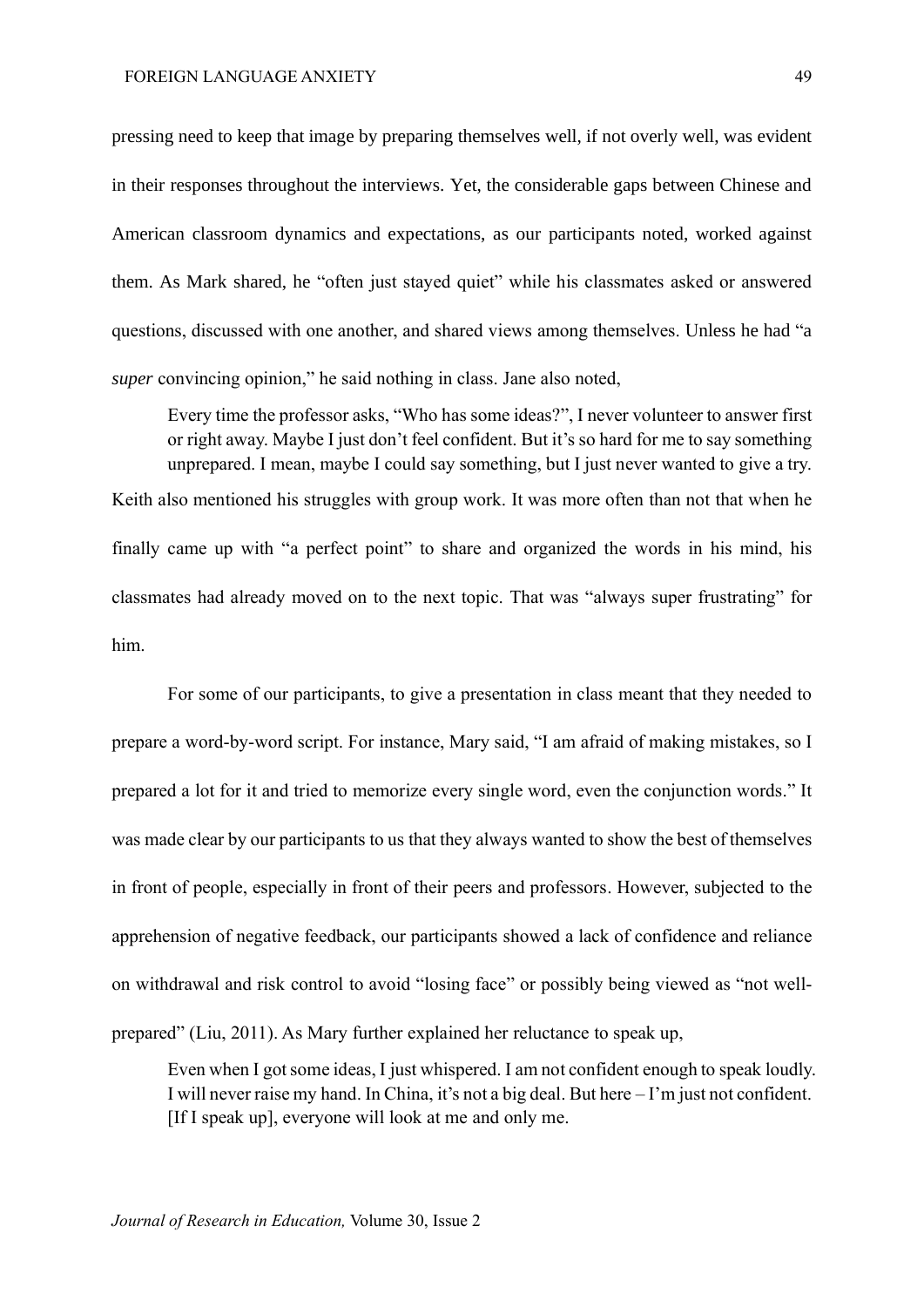Mary was not alone in feeling this way; other participants in the study also expressed that they did not feel safe enough to show their "weaknesses" and it was always in their mind how they would be judged if they did so. As Hashemi (2011) found in his study on the relationship between classroom environment and the learners' FLA level, for our participants, the more the classroom environment introduced anxiety, the less confident they became (Hashemi, 2011). They were concerned about making mistakes, being laughed at by peers, and being looked down on publicly. As Mary shared, she would never ask questions in class, and if she had one, she would "wait until the lecture is ended and ask the professor privately." When Jane was asked to share some tips on managing FLA, she responded with an apparent surprise on her face, "You asking me? Me helping others? No, I am not good enough."

Our participants in general, as the literature (Cai et al., 2011; Woodrow, 2011) has indicated, emphasized greatly on being well-prepared before action and minimizing face losing situations as ways to maintain a positive self-image. Similar to what Mukminin and McMahon (2013) observed in their study of Chinese international students, our participants also experienced anxiety, discomfort, and lack of confidence under the circumstances such as inclass Q&As and group discussions that were more spontaneous and allowed limited time for the type of exhaustive preparation they preferred and/or were used to. In contrast to their American peers who are used to the interactive learning environment and share out their opinions, the participants in the current study, in the midst of trying to adapt to the new pedagogical and learning norms, found that they struggled with intensified FLA and a sense of isolation.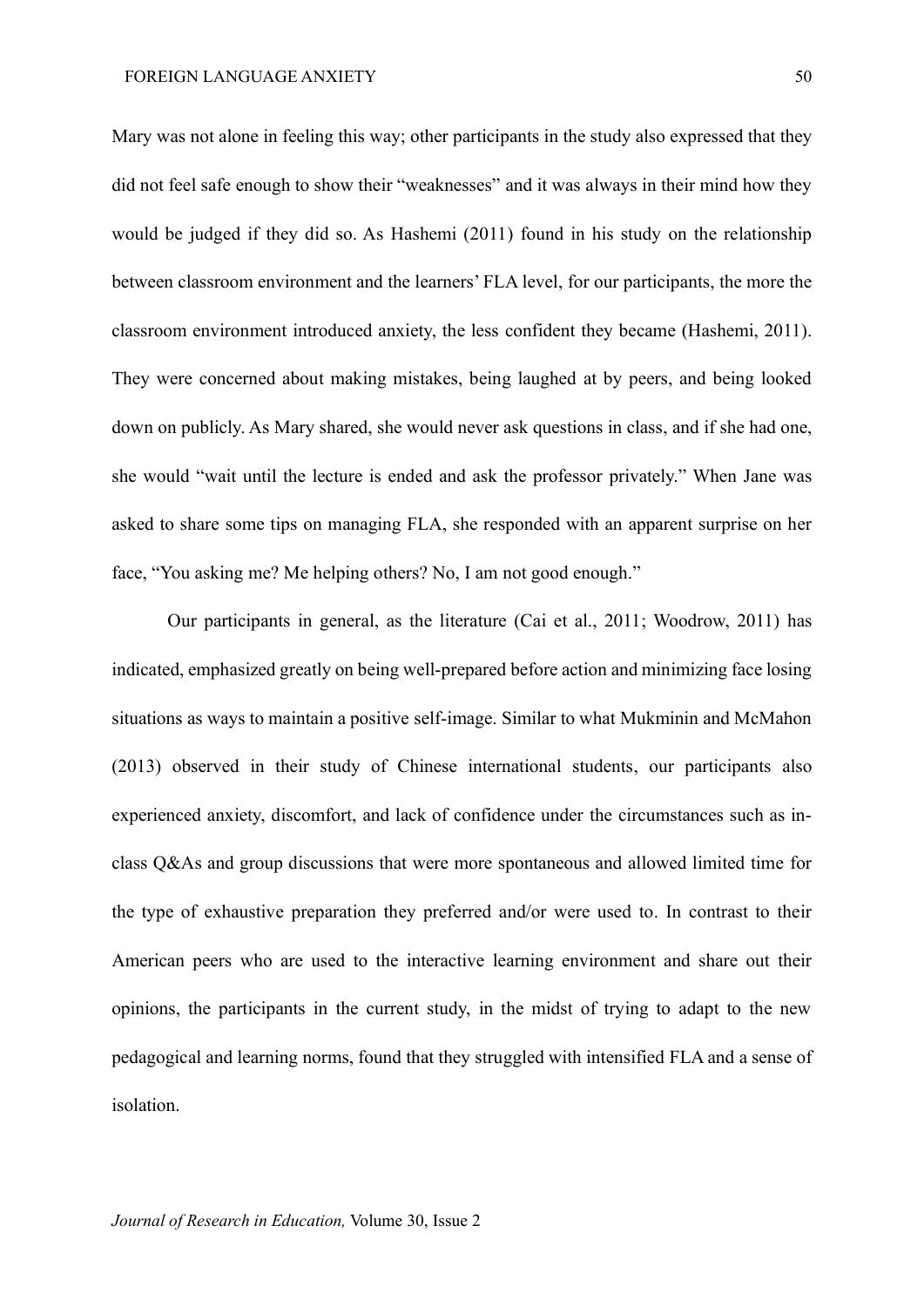#### **Theme Three: The Predominance of Communication Related FLA**

For our participants, communication as in dialogues posed the biggest challenge, echoing the extant literature highlighting the difficulties of developing listening and speaking skills in English as a Second Language/English as a Foreign Language (ESL/EFL) learning (Bekleyen, 2009; Çağatay, 2015; Cheng et al., 1999; Effiong, 2016; Kimura, 2017; Zhang, 2013). Nevertheless, issues related to writing and reading anxiety noted by other studies (Cheng et al., 1999; Isler & Yildirim, 2017; Liu & Ni, 2015; Zhao et al., 2013) had limited mentioning by our participants.

According to our participants, one of the reasons behind the so-called communication problems was that their classmates and professors "spoke too fast." For instance, Keith shared, "I cannot follow their talking. They speak too fast when they are chatting. I only understand… like broken pieces." He rated his English performance a "2" in this situation, and in contrast, he rated himself a "4" in a non-anxiety situation on a scale of 1 to 5, with 1 being the lowest and 5 the highest. While our participants recognized that it was possible that their peers or professors were just speaking at their normal pace as a native speaker, they found it difficult as a non-native English speaker to first comprehend and then respond because they needed extra time to make the English to Chinese back-and-forth conversions cognitively and linguistically. Such struggles also manifested in academic work. "We have a lot of Latin or some super weird terms. I do not know how to pronounce or translate them into Chinese." Mary continued, "Except the super long and complicate descriptions – they drive me crazy; some tricky terms are so hard for me to remember and pronounce." Mary felt stressed and disadvantaged unfairly because of such language.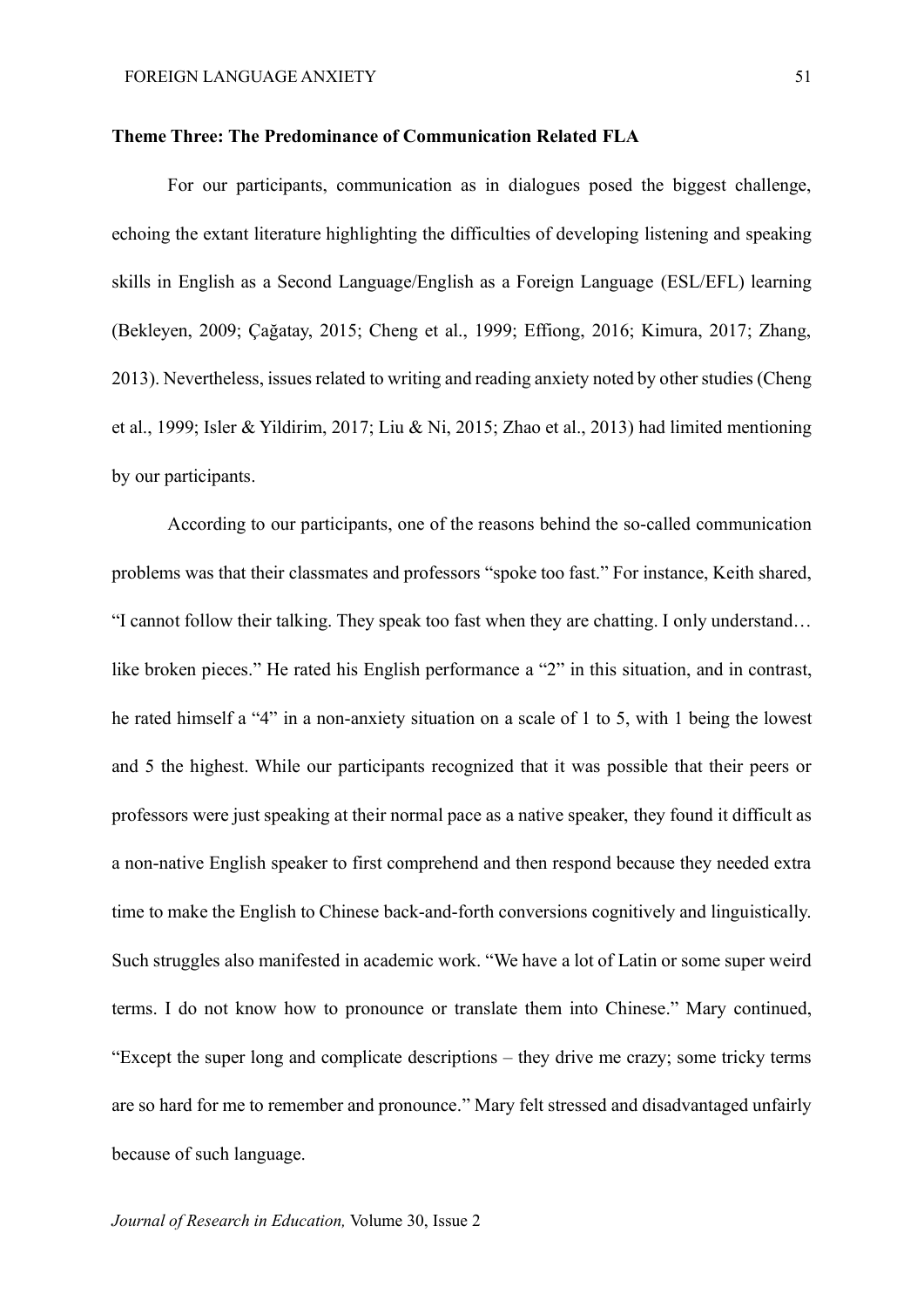They [native classmates] can understand (teachers' lectures and instructions) and express themselves easily; they can read fast, but I can't. They came up with opinions fast. That doesn't mean their academic knowledge level is higher than me since English is their native language.

As revealed in other studies on FLA (Horwitz et al., 1986; MacIntyre & Gardner, 1991), our participants also experienced a negative cycle: they suffered from FLA because of their poor English communication with native speakers, but FLA also affected their language performance, leading to more communication barriers that have further intensified their FLA level.

Further, the cultural differences also played a role in creating communication difficulties. Both Jane and Keith recalled struggling to have conversations with native speakers, not so much due to the language barriers, but more because of the disconnection to the topics being conversed. For example, Jane considered herself an outgoing person who would like to participate in conversations. However, most of the time she ended up being just a "listener" because she could not follow the topics and jokes: "When they all start laughing or suddenly get excited about something, I have no idea about what happened. Couldn't be more obvious, I was not on the same page with them." To illustrate how "badly" that could be, Jane went on and shared an example:

There was one time I wanted to join their conversations – the group was all excited about something and everyone was chiming in something. But then I said something not quite relate to their topic. The whole group went quiet and everyone was looking at me, like waiting for me to say more or explain more like they did not get it. That made me very anxious and embarrassed.

Likewise, Keith also shared his experience,

I am a social person; I like to hang out with friends and meet new people, but not here (in the U.S.). I think because we have fun in different ways. Here, they like to have some drinks and chat to socialize. But since we don't have many common topics, I don't know what to socialize with them.

Overall, as Woodrow (2011) noted in her study, our participants' communication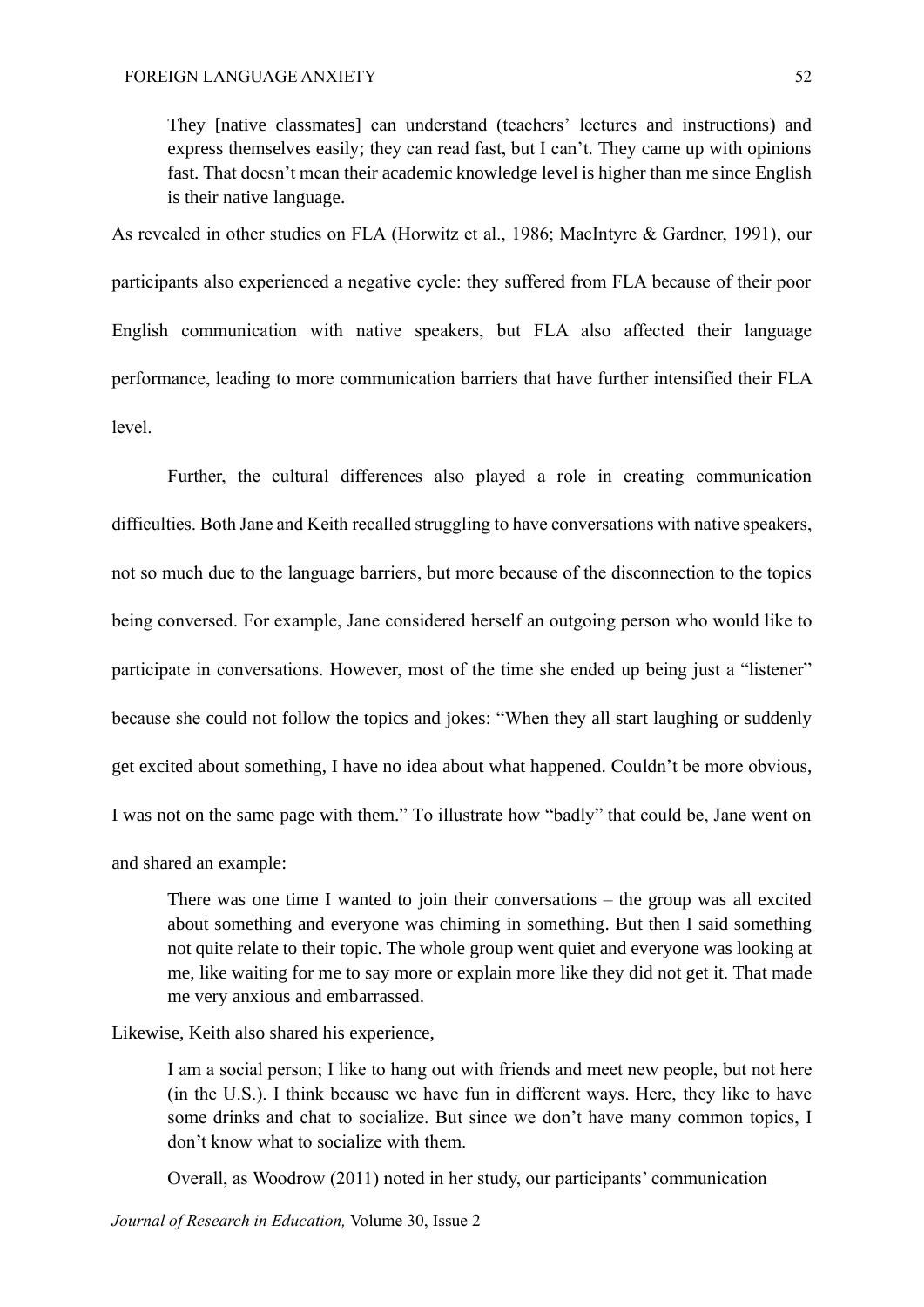difficulties related to both language and the cultural gap between China and the United States. It is possible that while Chinese international graduate students passed several English proficiency tests before studying abroad (Liu, 2011), they had limited exposure to authentic culture immersion and oral or daily English language to reach sufficiency or mastery. Also, like the Chinese international students in Young's (1990) and Aida's (1994) studies, our participants tended to be shy and felt uncomfortable to initiate a conversation or engage with native speakers. Building cultural bridges for them seemed necessary and helpful for reducing their FLA.

#### **Theme Four: "Being Silenced" as a Foreign Language Learner**

"WHAT? WHAT?" In the lab, when I tried to explain what we should do for the next steps, one of my groupmates just could not understand what I was talking about. I don't know if she was intentional or not, but she just kept asking me "what?" in an exaggerative tone, looking confused and impatient. That made me feel so-o-o badly. Did I say something wrong or…? I just felt really terrible at that time! I stopped talking and I sweated uncontrollably because I was not feeling well.

The above depressing experience was shared by Keith with tears in his eyes. It happened a lot during his work with his assigned study group to the point that Keith expressed that he no longer considered a career plan of working in the United States after graduation. More than that, Keith shared that he constantly self-doubted about himself whenever he tried to communicate something, "I am worrying all the time. Did they understand me? Did they know what I am talking about?" To compensate the unsureness, Keith would always provide examples to what he had said and that often made him feel overwhelmed. Mary had similar experiences. When she worked as a teacher intern in a high school, students would challenge her authority because of her language. For instance, one time, Mary asked a student in her senior class to repeat an instruction and was yielded back by the student that "I told you twice!"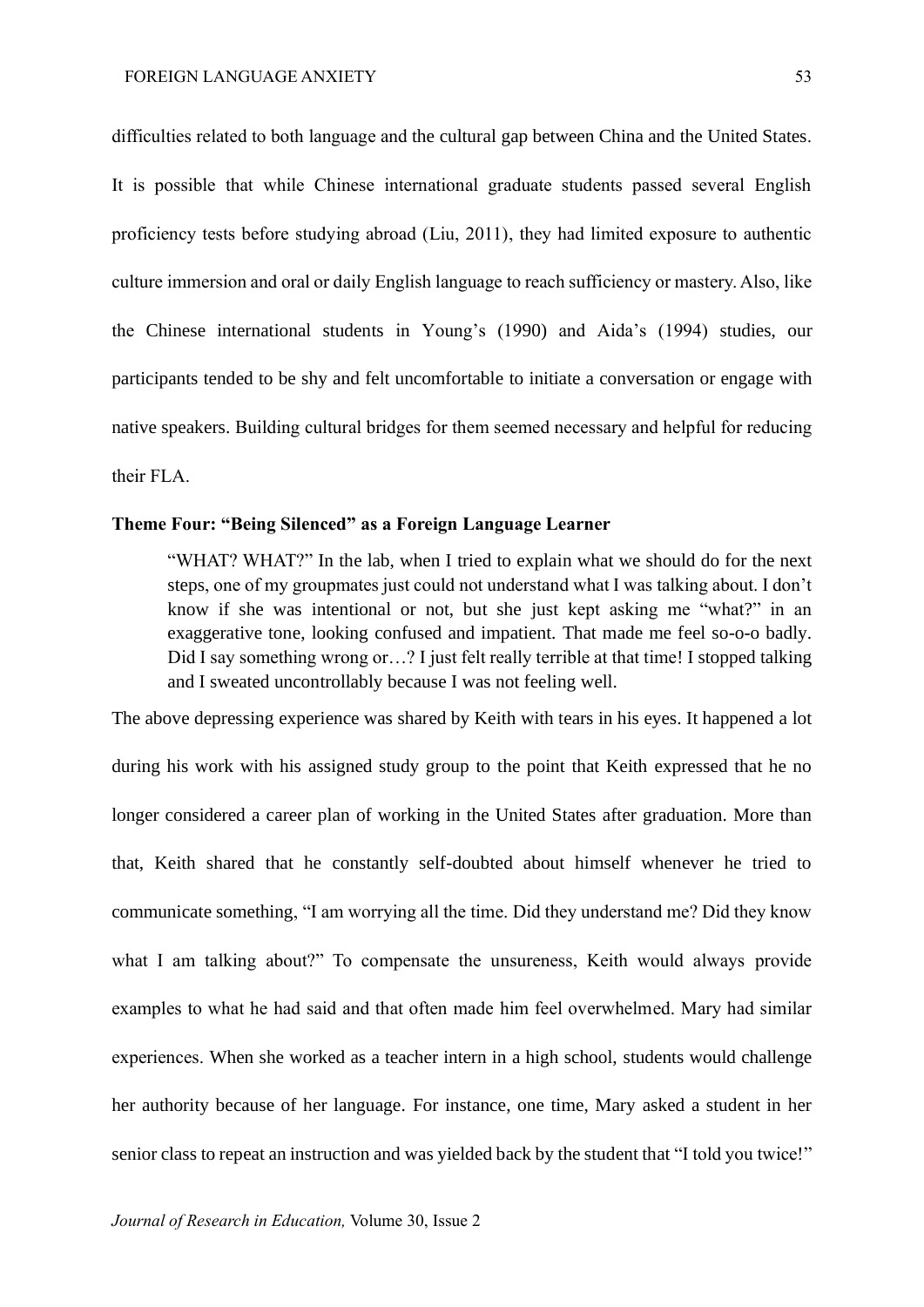It was a very frustrating time for Mary and she had remained extremely cautious about "showing her weaknesses" during that internship. All these illustrated the negative influences FLA could have on student development (Onwuegbuzie et al., 1999).

Further, according to Lee (2016), expressions like "what?", "sorry?", or "pardon?" are annoying to most second language learners, let alone saying them in rude, mean or exaggerated tones. EFL students may feel nervous and embarrassed when receiving these clarification requests (Lee, 2016), which was noted by our participants. Lee (2016) recommended native English speakers use "friendly and sensitive clarification requests and gestures" (p. 87) to help reduce EFL students' FLA levels. Our participants agreed with such a recommendation, as noted by Jane, when her "polite classmates" asked her to repeat something "in a nice way," that was "a good learning experience" for her. The participants recognized that some of their negative encounters and/or isolation were unintentional or accidental. Mark was the only Chinese person in one of his classes, which consisted of eight students.

I didn't feel safe. No one talked to me. Before each class, the Americans chatted with each other. They didn't even look at me. They were all friends, and I was the stranger. It was so awkward; I felt very isolated when I sat there alone, awkwardly.

Similarly, Mary remembered,

Once there was a class discussion, the white girl sat next to me just turned to the black girl, who already had a partner. She should discuss with me since the professor asked us to turn to our neighbors. I know she discriminated me because I cannot speak English fluently. I felt sad, angry and wronged.

#### **Theme Five: "I Am Not Their Focus." – Views on the Roles of Higher Education**

#### **Institutions on FLA**

All four participants in the study, in one way or another, did not find the fact that their

educational needs were not addressed by higher education institutions problematic. Rather,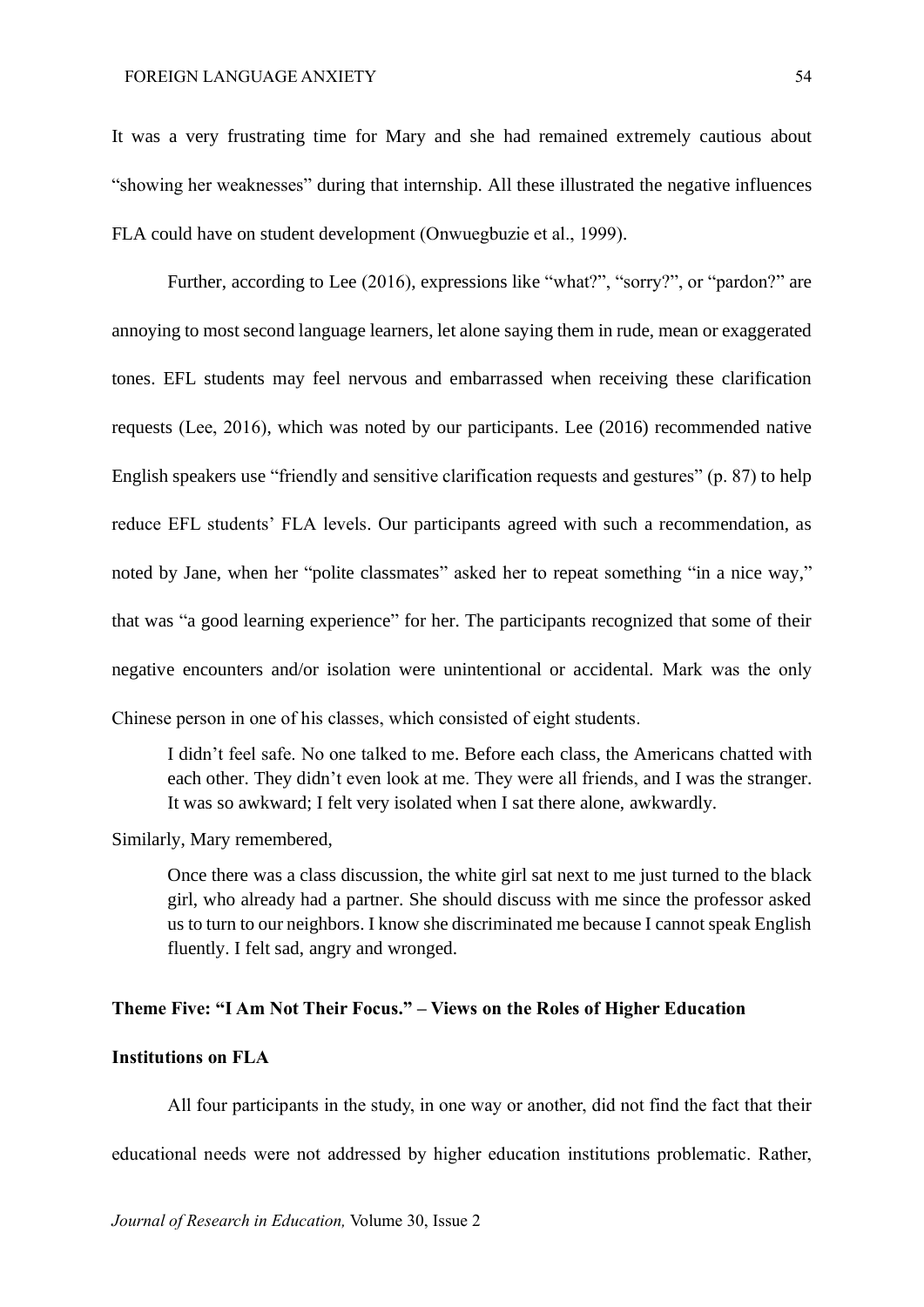they tended to reason it out as "understandable" or "justifiable." Take Jane for example. While she acknowledged the lack of opportunity to practice speaking English under the more didactic approach to education in China, it has contributed to the challenges she has experienced now. She explained:

I don't think there is a problem in the Chinese ways [of teaching English]. If you want to practice, you need to practice by yourself, like going to the English Corner<sup>ii</sup>. It works as far as grades or scores are concerned. In China, mostly we learn English for getting good grades and passing exams as graduation requirements. Not everyone needs more than that and/or has the opportunity to go abroad and interacts with a foreigner. So, what we have in China – they have done what they should; that's enough.

Similarly, when asked what suggestions she would have for universities in the United States

regarding supporting international students with FLA, based on her own experiences, Mary

seemed surprised and said,

I guess I just never expected that from the university. International students only account for 1.5% of the total student population; why would they [the university]? They have an English language program for international students here, but what I have heard – some of my undergraduate friends and some are now in graduate programs but had gone through the program – it was not helpful; they were pretty much taught with the same things as what they had already learned in China. So, for many of them, it felt time wasted. In my case, the program I am in is almost exclusively for domestic applicants. That means they have not expected students like me, speaking English as a foreign language, and as such have not done anything for us. This is not to say they should stay the same; they could do better, but I am not expecting more from them because of that context.

In Mary's case, she is the first international student admitted into her program whose existing curriculum and polices are to a great extent only targeting domestic candidates. Mary once tried to ask permission from the department to allow extra test time for international students and was denied unequivocally. That experience had remained vividly for Mary; "Of course, I was very, very disappointed." Mary said, "It took me a while – a lot, to have enough courage to even ask." Mary felt hurt because the rejection was from "the very people who [were] in a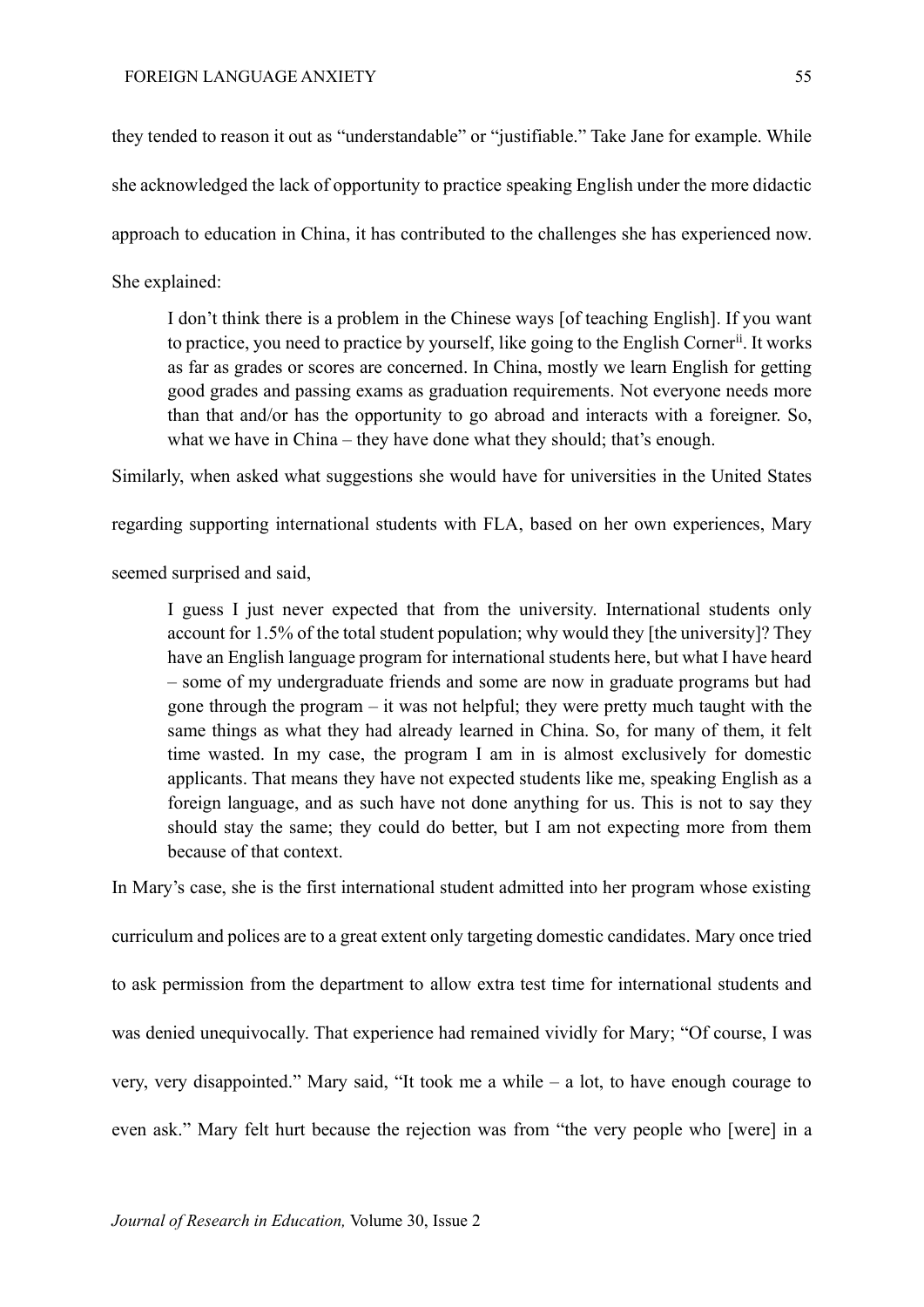position and expected to help" students including international students. Yet, later, she went on noting that her department probably did so for the consideration of "being fair."

Such rationalization also manifested in our participants' expectations and interactions with faculty. In general, they found faculty were helpful to their academic learning and did not consider that language considerations and support were part of faculty responsibilities. For instance, Keith commented,

I don't expect my professors to give me any language support. It is not part of their job to teach me English or help me with that. They are very busy; they don't have that time to take care of me. I am not the only student in their class.

Overall, our participants were not necessarily critical of the higher education institutions' failure in assisting and serving them, as they encountered and struggled with FLA. The students' turning to various justifications for resolving such dilemma could be a mechanism that they relied on to avoid feeling stuck and devalued by the system. By framing the lack of institutional intention and effort as a matter of outside "the expected responsibilities" and a common sense of prioritizing the interests of the numeric majority over the numeric minority, it allowed our participants to exert some agency in dealing with FLA. That is, when such struggles and challenges are normalized as issues at the individual, not systemic level, it gave these students a sense of self-control that they, personally, could do something to mitigate that.

#### **Theme Six: Coping with FLA**

This last theme speaks to the two types of coping strategies that our participants had used to manage FLA, namely, actively addressing the FLA or negatively circumventing it, which both were indicated in the literature as the typical reactions when confronted with anxiety (Abbott, 2018).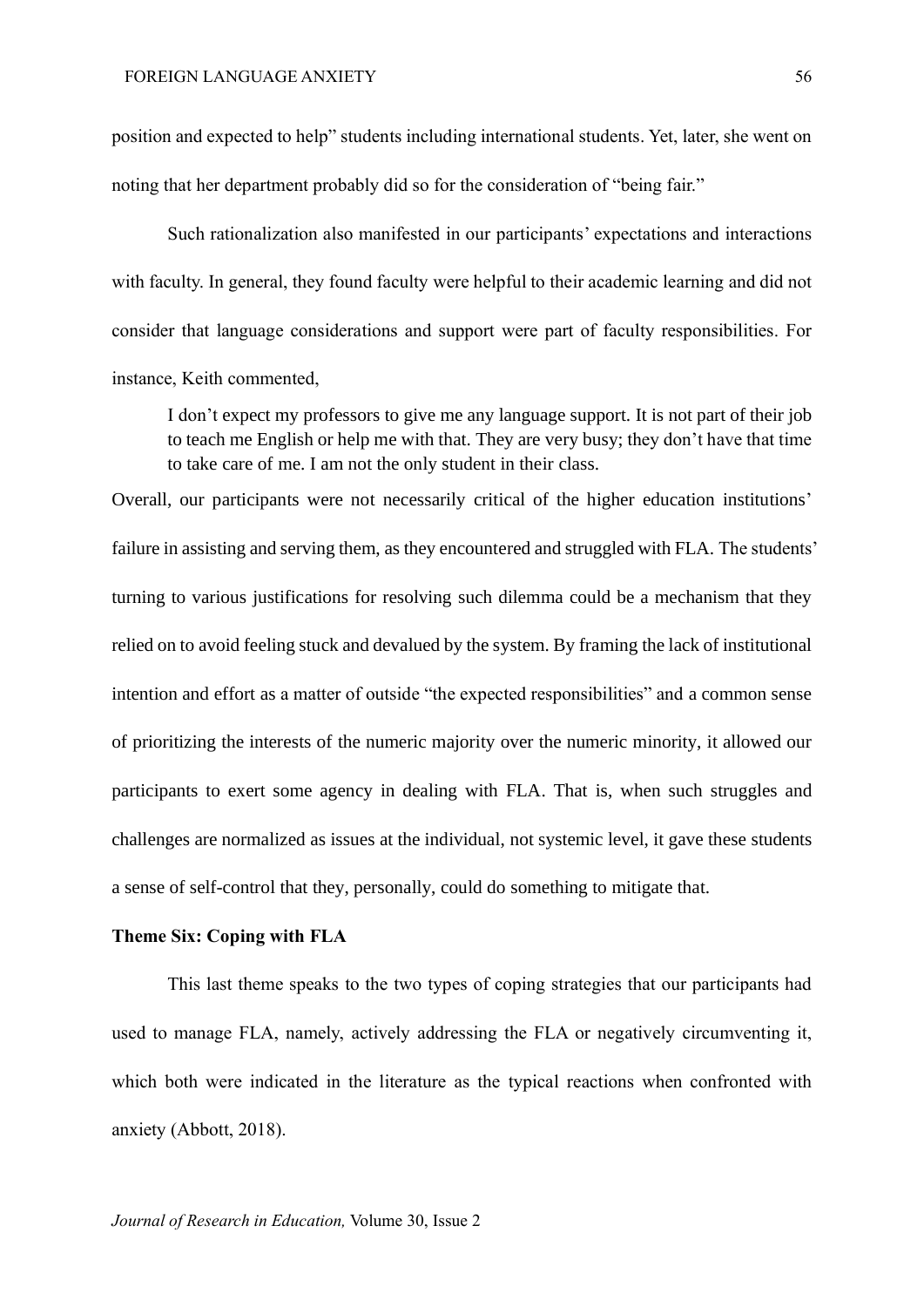With the first type, that is, actively addressing the FLA, the orientation was proactive as some participants in the study used the common strategies such as spending more time and making friends with native speakers, maintaining a positive mindset, challenging themselves to respond to questions, and self-learning and practicing (Lin & Scherz, 2014; Liu, 2011). Among all these strategies, making friends with native speakers was noted by our participants as the most effective way of overcoming the FLA, as its benefits included improving English, gaining confidence, and reducing the cultural gap. Jane shared,

I try to tell myself not to be anxious and I try to spend time with my American friends as much as possible. I want to hang out with them, have conversations, listen more, and speak more. The point is that when my English improves, I will no longer feel so anxious.

Keith had similar comments:

Sometimes we need not take it too personally. We are speaking a second language, so, of course, we have the disadvantages. It would be true vice versa; when the American students go to China, they would also experience what we are experiencing.

Keith said that he often felt rewarded and gained a sense of satisfaction after he voluntarily

answered a question in class and got positive feedback. As such, when asked what advice he

would give to others who also experience FLA, he recommended "stepping outside of one's

comfort zone" as one may find "surprising rewards."

Other participants, on the other hand, opted to avoid the anxiety-provoking situations,

which may "serve to lower the anxiety until they were able to confront it at a later date" (Abbott,

2018, p. 168). One way to do so is to minimize their contact with native speakers and

subsequently avoid the FLA. For example, Mary shared:

During our class break, if I go to the restroom, I would inevitably see some of my classmates whom I am not familiar with. I don't know what to talk to them. When you are in the class, that's fine that we are not talking to each other. But now we are in the restroom, we are all waiting; it becomes awkward if we are not. So, I go to the restroom on different floors to avoid running into them.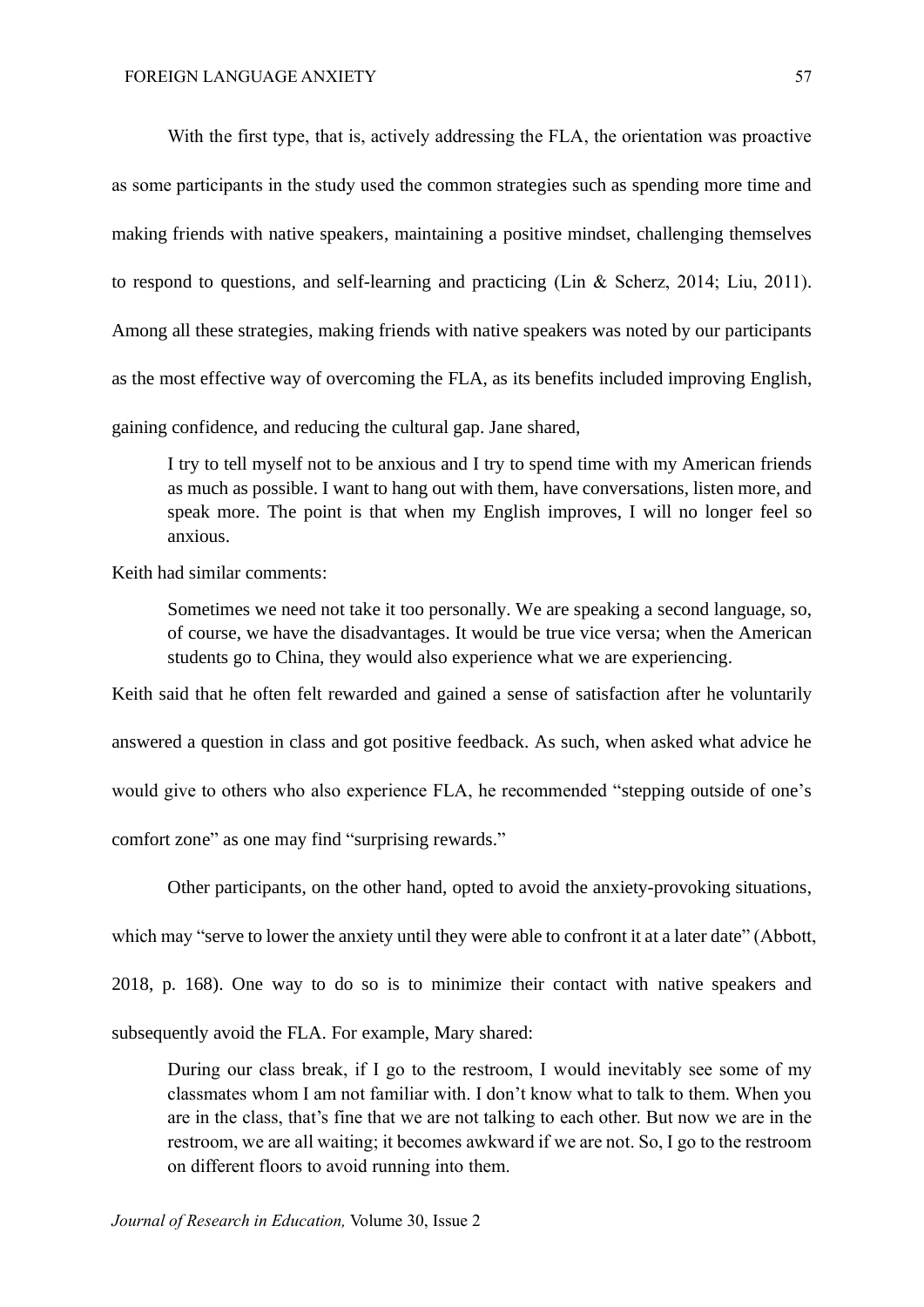Likewise, Mark said that he had been avoiding going to social events or activities because that would no doubt mean chatting with native speakers. Another circumventive strategy reported by some of our participants is de-publicizing as confined human interactions. For instance, instead of putting herself in a situation that could lead to open dialogues and/or multiple channels of communication, Jane would put a question mark when she had a question during the class and asked the professor later privately, if the professor looked "friendly." Otherwise, she would just listen to the recording after class and try to figure out the answer by herself.

Overall, regardless of the types of coping strategies used, all our participants were aware of and more or less able to manage their FLA, echoing the findings in Chen's (2018) study that Chinese students tended to use learning strategies without help from faculty and their institutions. A possible explanation for such self-reliance, as we argued, could be that the students had limited or no confidence in ESL services or programs currently in place, given their past experiences with and/or current knowledge about such institutional support or assistance as inadequate and/or inappropriate for international students.

Another point is worthy to note. At the end of the second interview, the participants in the study respectively all told us in one way or another that they felt somewhat relieved because there was a sense of being understood. For example, Keith shared:

I am glad that I agreed to participate [in your study] and I was able to talk about my FLA experiences. The fact that someone is actually interested in listening to and trying to understand my thoughts, needs and struggles – I am thankful for that. I never had opportunity to talk about this.

Our participants' reactions suggest that having an opportunity to share one's experience with FLA with others, be those who have similar experiences or not, can help create a sense of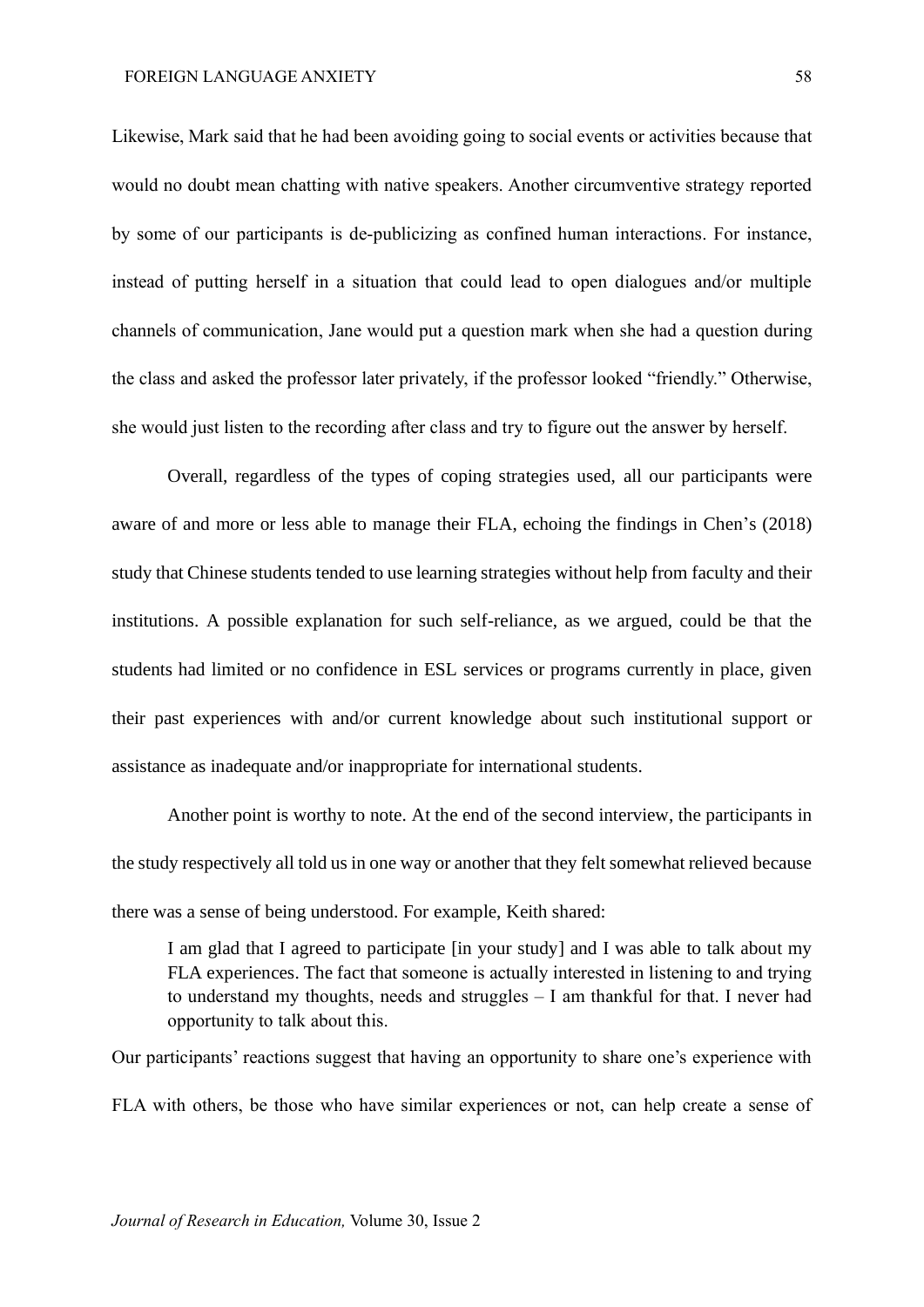community where empathy and willingness to engage and understand generate, as reported by our participants, trust and comfort instrumental for seeking help.

#### **Conclusions and Implications**

To conclude, the findings from the current study speak to several pedagogical implications for the stakeholders involved. For Chinese international students, keeping a positive mindset is necessary to reduce FLA (Hurd & Xiao, 2010; Kondo & Yang, 2004). Influenced by the Confucian heritage culture, Chinese students are more likely to be subjected to a strong sense of shame when they are self- or other-regarded as "less" competent because of their English language skills. For all language learners, that means to think positively and be proactive, as well as understand that acquiring a foreign language while adapting to a new culture is not an easy process. Making mistakes is part of foreign language learning, and evading problems is not an effective way to reduce FLA. Seeking help (from peers and professors) is nothing to be ashamed of and standing up for oneself and speaking up for the right to be supported is necessary. Also, international students may enrich their knowledge and better adjust to other cultures when they are willing to challenge their comfort zone (Liu, 2011). With a positive mindset, using common strategies of practicing, making friends with native speakers, and establishing motivations and goals (Bekleyen, 2009; Hurd & Xiao, 2010; Liu, 2011) that are found to improve English efficiency can also be effective in reducing FLA.

For educators, it is important to recognize and attend to students' emotional needs. Sometimes it's easy to neglect international graduate students' linguistic challenges in academic courses. However, through students' facial expressions, the ways that questions are posed and/or answered, and classroom activity participation patterns, to name a few, one still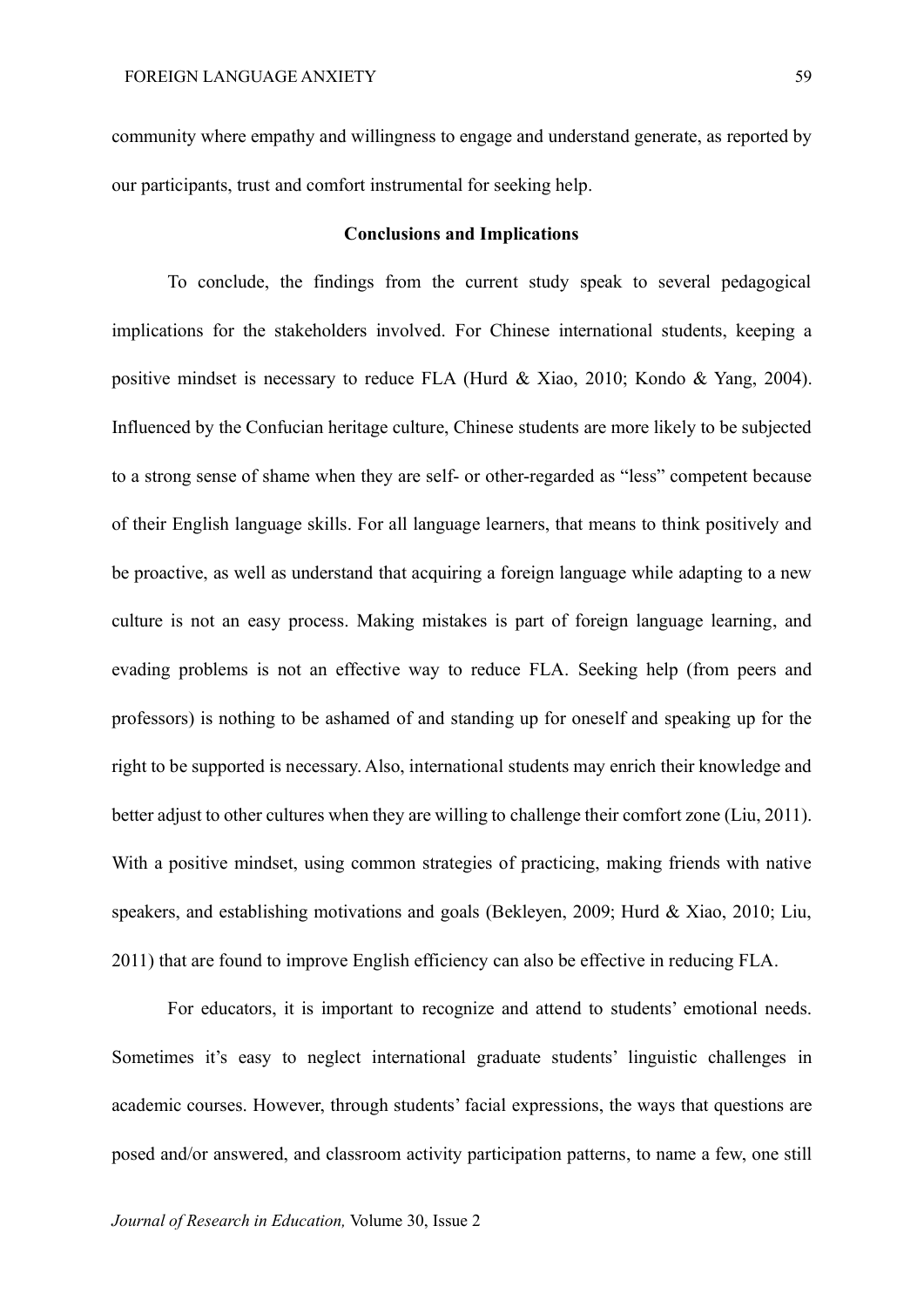can detect if a student feels anxious, upset, and/or embarrassed. When such obstructive (to learning) reactions appear, it is the instructor's responsibility to minimize such psychological tolls by proactively cultivating relaxed, friendly and supportive classroom atmosphere (Shao et al., 2013), clearly explaining the academic expectations and requirements, and paying attention to their own communication speed and tones. Further, the instructor should always be alert to and address the overt and subtle discrimination and isolation occurring in their classroom to ensure an inclusive learning environment.

The findings of the study showed that the participants' institution provided limited assistance or services in addressing the FLA experienced by these international graduate students, which, as reported by the participants, had negatively affected their sense of belonging. In agreement to Abbott's (2018) call for a provision of a "welcoming environment," we stress the criticality of truly tailored language support services and programs for all international graduate students in that regard. Instead of being placed in a generic language-only and remedial-oriented program before they enter graduate studies, international students could benefit from more tailored and culturally integrated English language curricular and assistance, designed with the students' needs, learning styles, and cultural and linguistic strengths and gaps in mind. For instance, a curriculum that allows for opportunities for international students to learn and practice day-to-day communication on and off the university campus beyond for academic purposes only and promoting cross-cultural understanding and relationship formations. It takes an institutional commitment to establish procedures and allocate resources to encourage administrative units and faculty to recognize and practice English language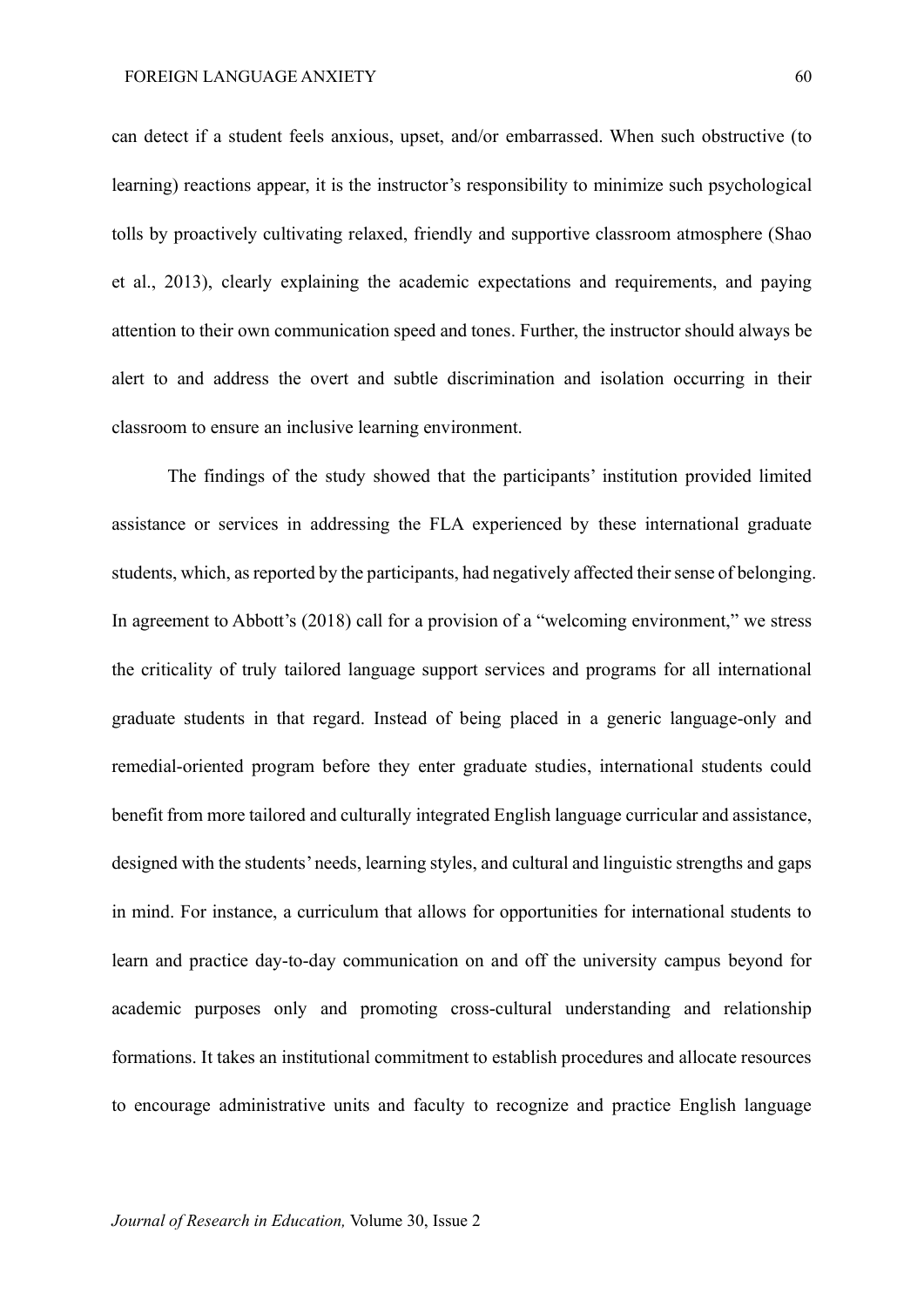support beyond immediate utilitarian purposes but more as developmentally anchored and culturally situated experiences key to an international student's overall growth.

Of note, our study has limitations. First, our data collection primarily relied on semistructured interviews; while they allowed us to engage in-depth with the participants about their views and experiences, they may be inadequate as to fully capture the participants' emotional statuses and changes during and after such FLA experiences. Future research that uses longitudinal designs and/or observations can enrich our understanding of such affective complexity and negotiations. Second, the current study interviewed four Chinese graduate students; a larger sample size may help test out the current findings. Furthermore, future studies could involve faculty since their awareness and/or misperceptions of FLA can affect pedagogies and accommodations for international students – aspects, when better understood, may shed light on meaningful change for addressing FLA. Lastly, since all participants in the study were from one Midwestern university in the U.S., the resultant themes cannot be generalizable to other higher education institutions and/or settings, though generalization was not the intended goal of this exploratory qualitative study. Nonetheless, given the complexity of FLA and second language acquisition, future research may wish to include participants from different educational institutions and countries.

The findings of the study have implications for researchers and educators who would like to gain a better understanding of the FLA and EFL students' emotional difficulties with second/foreign language learning. They shed light on areas for improvement and innovations concerning the second language curriculum design, culturally relevant pedagogies, and course or program evaluations. With the findings revealing FLA tended to have similar manifestations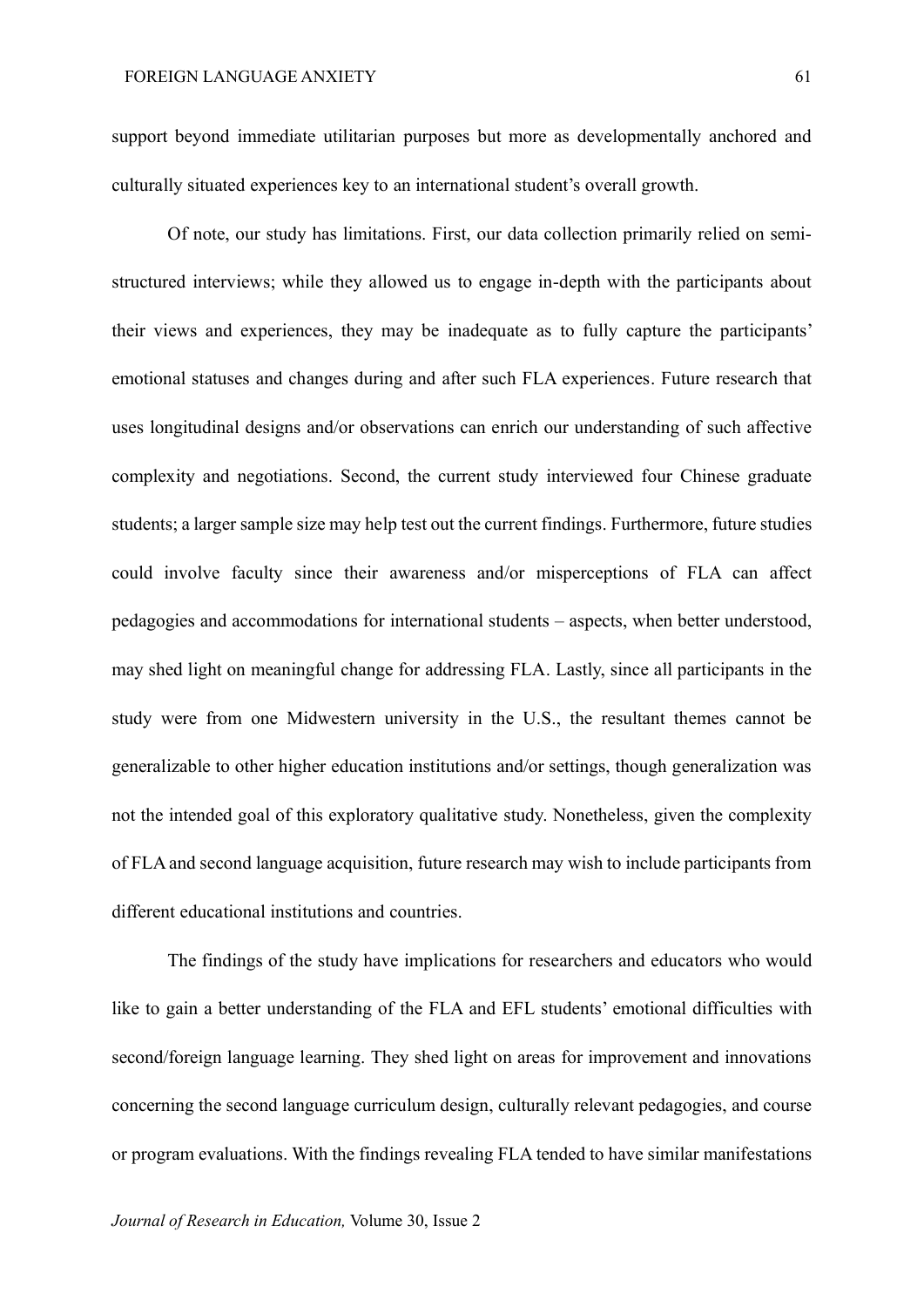across various subjects and contexts, our study reaffirms the importance of recognizing, acknowledging, and attending to both emotional and cognitive forces in shaping learning – both need to be truly actualized in integration for healthy student development and growth academically and socially.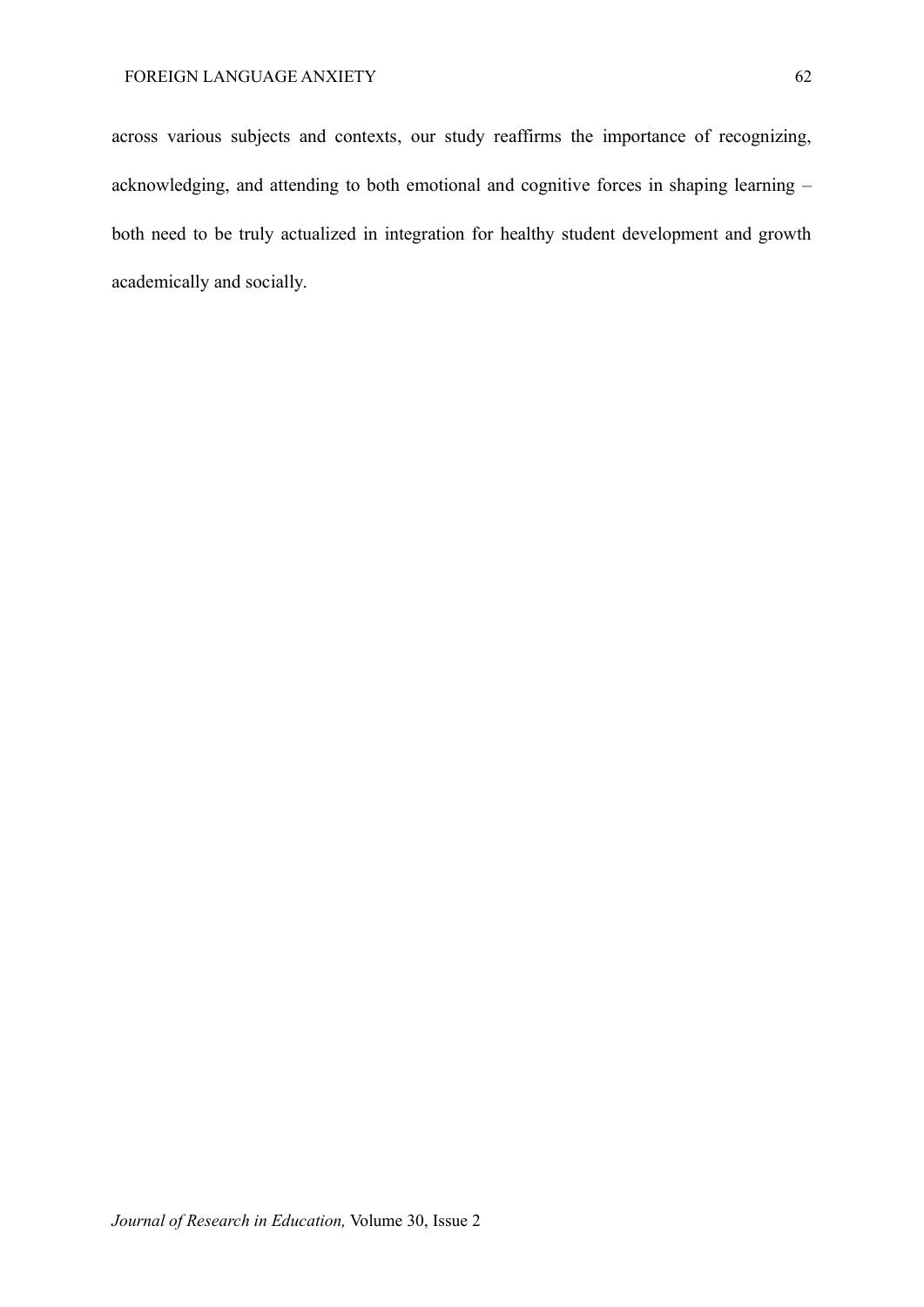#### **References**

- Abbott, G. S. (2018). *Strangers in a strange land: A phenomenological study of ELL students' experiences with anxiety* (Order No. 10786420) [Doctoral dissertation, Rowan University]. ProQuest Dissertations and Theses database.
- Aida, Y. (1994). Examination of Horwitz, Horwitz, and Cope's construct of foreign language anxiety: The case of students of Japanese. *The Modern Language Journal*, *78*(2), 155-68.
- Andrade, M. S. (2006). International students in English-speaking universities: Adjustment factors. *Journal of Research in International Education*, *5*(2), 131–154. doi: 10.1177/1475240906065589
- Awan, R. U. N., Azher, M., Anwar, M., & Naz, A. (2010). An investigation of foreign language classroom anxiety and its relationship with students' achievement. *Journal of College Teaching and Learning*, *7*(11), 33–40.
- Bailey, K. M. (1983). Competitiveness and anxiety in adult second language learning: Looking at and through the diary studies. In H. W. Seliger & M. H. Long (Eds.), *Classroom oriented research in second language acquisition* (pp. 67–102). Newbury House.
- Bang, H., & Montgomery, D. (2013). Understanding international graduate students' acculturation using Q methodology. *Journal of College Student Development*, *54*(4), 343–360.
- Bekleyen, N. (2009). Helping teachers become better English students: Causes, effects, and coping strategies for foreign language listening anxiety. *System: An International Journal of Educational Technology and Applied Linguistics*, *37*(4), 664–675.

Brown, H. D. (2007). *Principles of language learning and teaching* (5th ed.). Pearson Education.

- Çağatay, S. (2015). Examining EFL students' foreign language speaking anxiety: The case at a Turkish state university. *Procedia - Social and Behavioral Sciences*, *199*(C), 648–656.
- Chen, I. H. J. (2018). *Foreign language anxiety among international students from Confucian influenced East Asian countries* (Order No. 10827715) [Doctoral dissertation, Alliant International University]. ProQuest Dissertations and Theses database.
- Cheng, Y., Horwitz, E. K., & Schallert, D. L. (1999). Language anxiety: Differentiating writing and speaking components. *Language Learning*, *49*(3), 417–446.
- Drakulić, M. (2015). The "unforgettable" experience of foreign language anxiety. *Journal of Education Culture and Society*, *2015*(1), 120–128.
- Effiong, O. (2016). Getting them speaking: Classroom social factors and foreign language anxiety. *TESOL Journal*, *7*(1), 132–161.
- Gregersen, T. (2003). To err is human: A reminder to teachers of language-anxious students. *Foreign Language Annals*, *36* (1), 25–32.
- Hashemi, M. (2011). Language stress and anxiety among the English language learners. *Procedia - Social and Behavioral Sciences*, *30*, 1811–1816.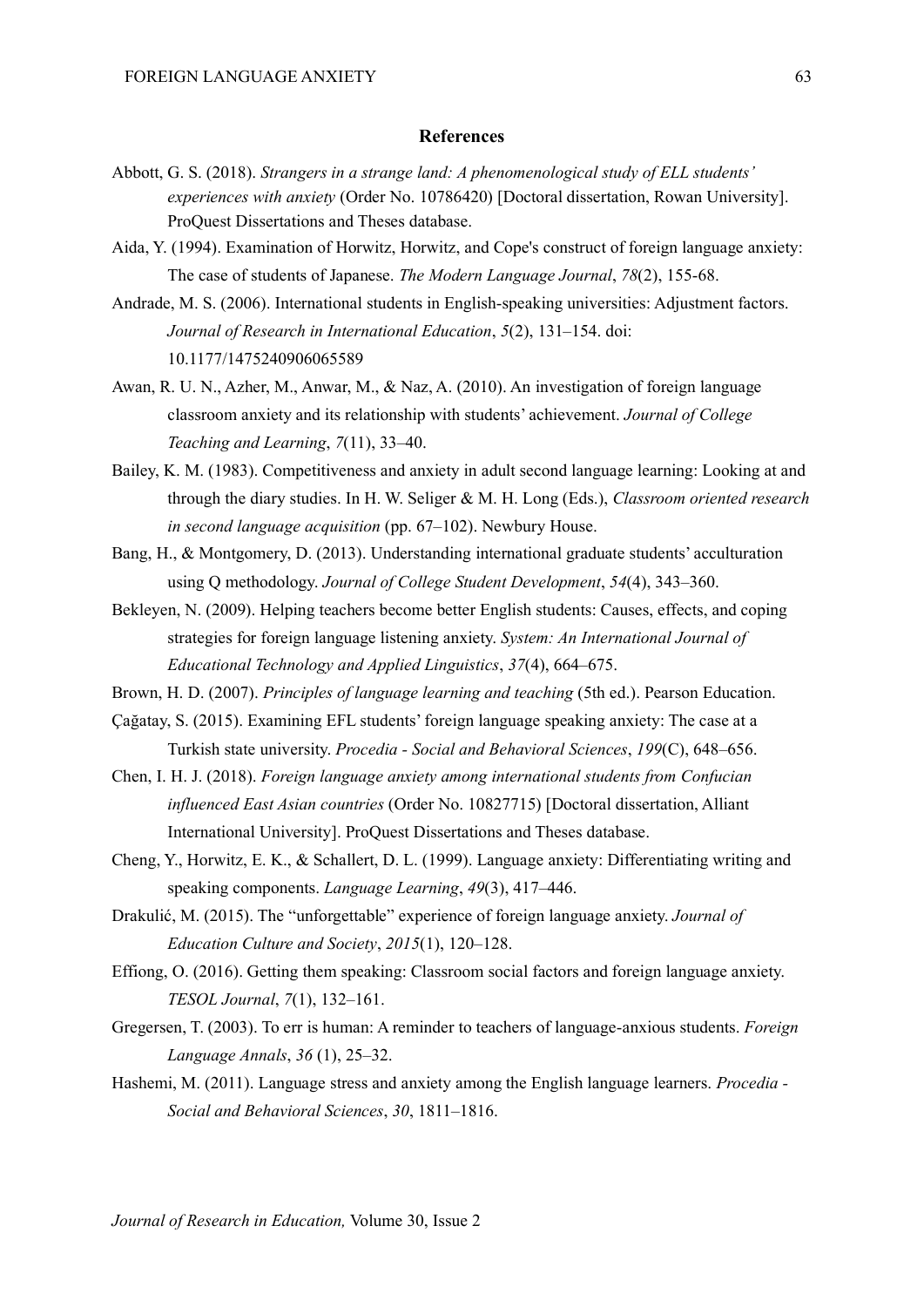- Horwitz, E. K. (2010). Foreign and second language anxiety. *Language Teaching; Cambridge*, *43*(2), 154–167.
- Horwitz, E. K., Horwitz, M. B., & Cope, J. (1986). Foreign language classroom anxiety. *The Modern Language Journal*, *70*(2), 125–132.
- Hurd, S., & Xiao, J. (2010). Anxiety and affective control among distance language learners in China and the UK. *RELC Journal: A Journal of Language Teaching and Research*, *41*(2), 183–200.
- Isler, C., & Yildirim, O. (2017). Sources of Turkish EFL learners' foreign language reading anxiety. *JEELS: Journal of English Education and Linguistics Studies*, *4*(1), 1–18.
- Jones, J. F. (1999). From silence to talk: Cross-cultural ideas on students' participation in academic group discussion. *English for Specific Purposes*, *18*(3), 243–259.
- Kao, P. C., Chen, K. T. C., & Craigie, P. (2017). Gender differences in strategies for coping with foreign language learning anxiety. *Social Behavior and Personality: An International Journal*, *45*(2), 205-210.
- Kim, J. H. (2016). *Understanding narrative inquiry : The crafting and analysis of stories as research*. Sage.
- Kimura, H. (2017). Foreign language listening anxiety: A self-presentational view. *International Journal of Listening*, *31*(3), 142–162.
- Kondo, S. D., & Yang, Y. Y. (2004). Strategies for coping with language anxiety: the case of students of English in Japan. *ELT Journal*, *58*(3), 258–265.
- Krashen, S. (1981). The "fundamental pedagogical principle" in second language teaching. *Studia Linguistica*, *35*(1–2), 50–70.
- Lee, E. J. (2016). Reducing international graduate students' language anxiety through oral pronunciation corrections. *System*, *56*, 78–95.
- Lin, S. Y., & Scherz, S. D. (2014). Challenges facing Asian international graduate students in the US: Pedagogical considerations in higher education. *Journal of International Students*, *4*(1), 16- 33.
- Liu, L. (2011). An international graduate student's ESL learning experience beyond the classroom. *TESL Canada Journal*, *29*(1), 77-92.
- Liu, M., & Ni, H. (2015). Chinese university EFL learners' foreign language writing anxiety: Pattern, effect and causes. *English Language Teaching*, *8*(3), 46–58.
- Lowinger, R. J., He, Z., Lin, M., & Chang, M. (2014). The impact of academic self-efficacy, acculturation difficulties, and language abilities on procrastination behavior in Chinese international students. *College Student Journal*, *48*(1), 141-152.
- MacIntyre, P. D. (1995). How does anxiety affect second language learning? A reply to Sparks and Ganschow. *The Modern Language Journal*, *79*(1), 90–99.
- MacIntyre, P. D., & Gardner, R. C. (1991). Methods and results in the study of anxiety and language learning: A review of the literature. *Language Learning*, *41*(1), 85–117.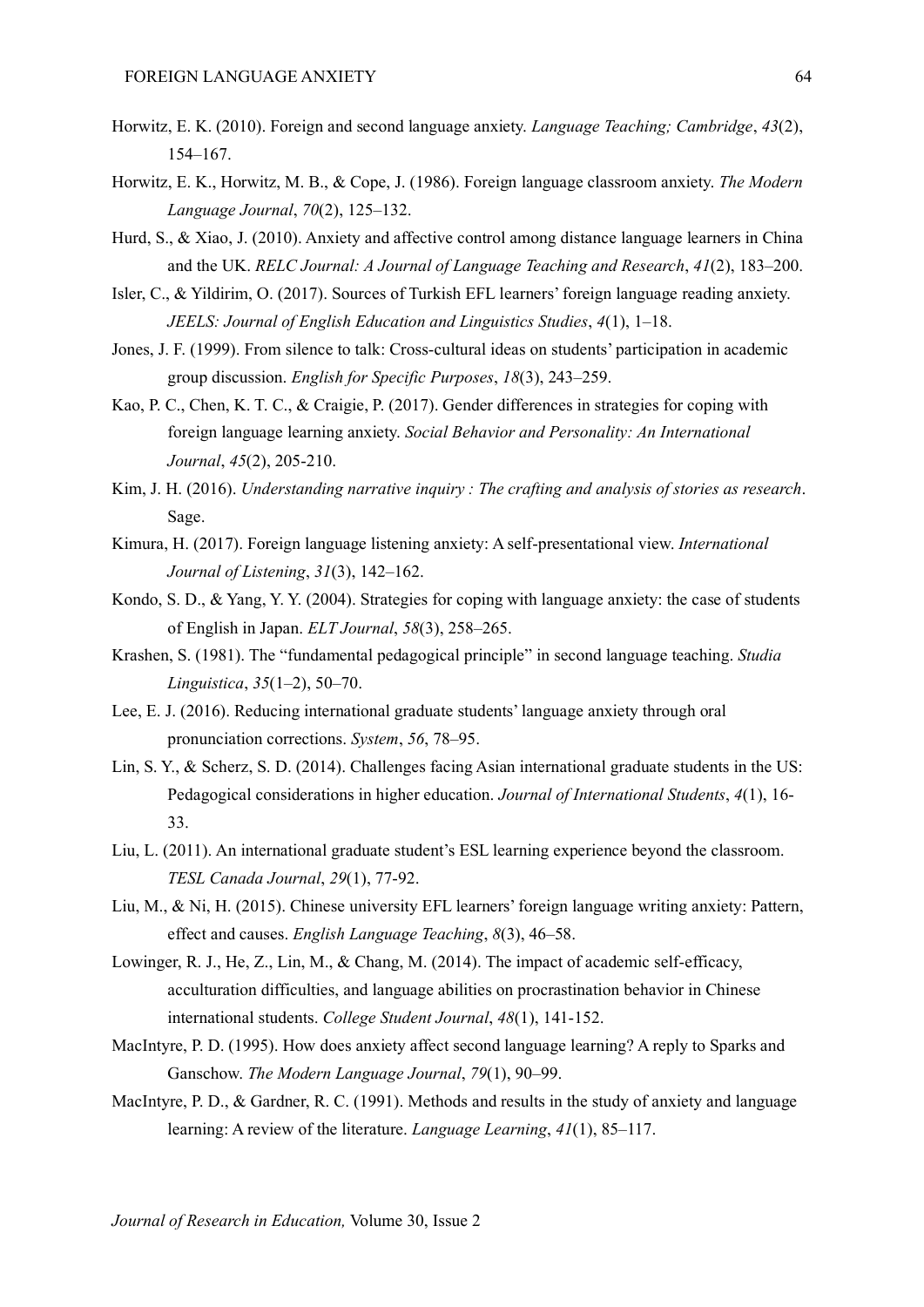- Mukminin, A., & McMahon, B. J. (2013). International graduate students' cross-cultural academic engagement: Stories of Indonesian doctoral students on an American campus. *The Qualitative Report, 18*, Article 69. https://files.eric.ed.gov/fulltext/EJ1043492.pdf
- Nahavandi, N., & Mukundan, J. (2013). Foreign language learning anxiety among Iranian EFL learners along gender and different proficiency levels. *Language in India*, *13*(1), 133–161.
- National Foundation for American Policy. (2018). *Declining international student enrollment at U.S. universities and its potential impact*. https://nfap.com/wp-content/uploads/2018/02/Declinein-International-Student-Enrollment.NFAP-Policy-Brief.February-2018-2.pdf
- Onwuegbuzie, A. J., Bailey, P., & Daley, C. E. (1999). Factors associated with foreign language anxiety. *Applied Psycholinguistics*, *20*(2), 217–239.
- Öztürk, G., & Gürbüz, N. (2013). The impact of gender on foreign language speaking anxiety and motivation. *Procedia - Social and Behavioral Sciences*, *70*, 654–665.
- Ponterotto, J. G. (2006). Brief note on the origins, evolution, and meaning of the qualitative research concept thick description. *The Qualitative Report, 11*(3), 538-549.
- Rahman, A. W. (2017). How good EFL learners decrease their foreign language anxiety: A solution for the EFL students with high anxiousness. *Ethical Lingua: Journal of Language Teaching and Literature*, *4*(2), 127–138.
- Ranta, L., & Meckelborg, A. (2013). How much exposure to English do international graduate students really get? Measuring language use in a naturalistic setting. *Canadian Modern Language Review*, *69*(1), 1–33.
- Ravichandran, S., Kretovics, M., Kirby, K., & Ghosh, A. (2017). Strategies to address English language writing challenges faced by international graduate students in the US. *Journal of International Students*, *7*(3), 764–785.
- Saghafi, K., Adel, S. M. R., & Zareian, G. (2017). An ecological study of foreign language writing anxiety in English as a foreign language classroom. *Journal of Intercultural Communication Research*, *46*(5), 424–440.
- Saldaña, J. (2009). *The Coding Manual for Qualitative Researchers* (2nd ed.)*.* Sage.
- Shao, K., Yu, W., & Ji, Z. (2013). An exploration of Chinese EFL students' emotional intelligence and foreign language anxiety. *The Modern Language Journal*, *97*(4), 917–929.
- Stake, R. E. (1995). *The art of case study research*. Sage.
- Taylor-Powell, E. T., & Renner, M. (2003). *Analyzing qualitative data.* (Analyzing Quantitative Data G3658-6 Series). University of Wisconsin System, Cooperative Extension Publishing Operations. <http://learningstore.uwex.edu/assets/pdfs/g3658-12.pdf>
- The PIE News. (2017, July 7). *US: International students top 1.18 million*. https://thepienews.com/news/usa-international-students-1-18-million-sevis-by-the-numbers-2017/
- Tracy, S. J. (2010). Qualitative quality: Eight "big-tent" criteria for excellent qualitative research. *Qualitative Inquiry, 16*(10), 837-851. doi:10.1177/1077800410383121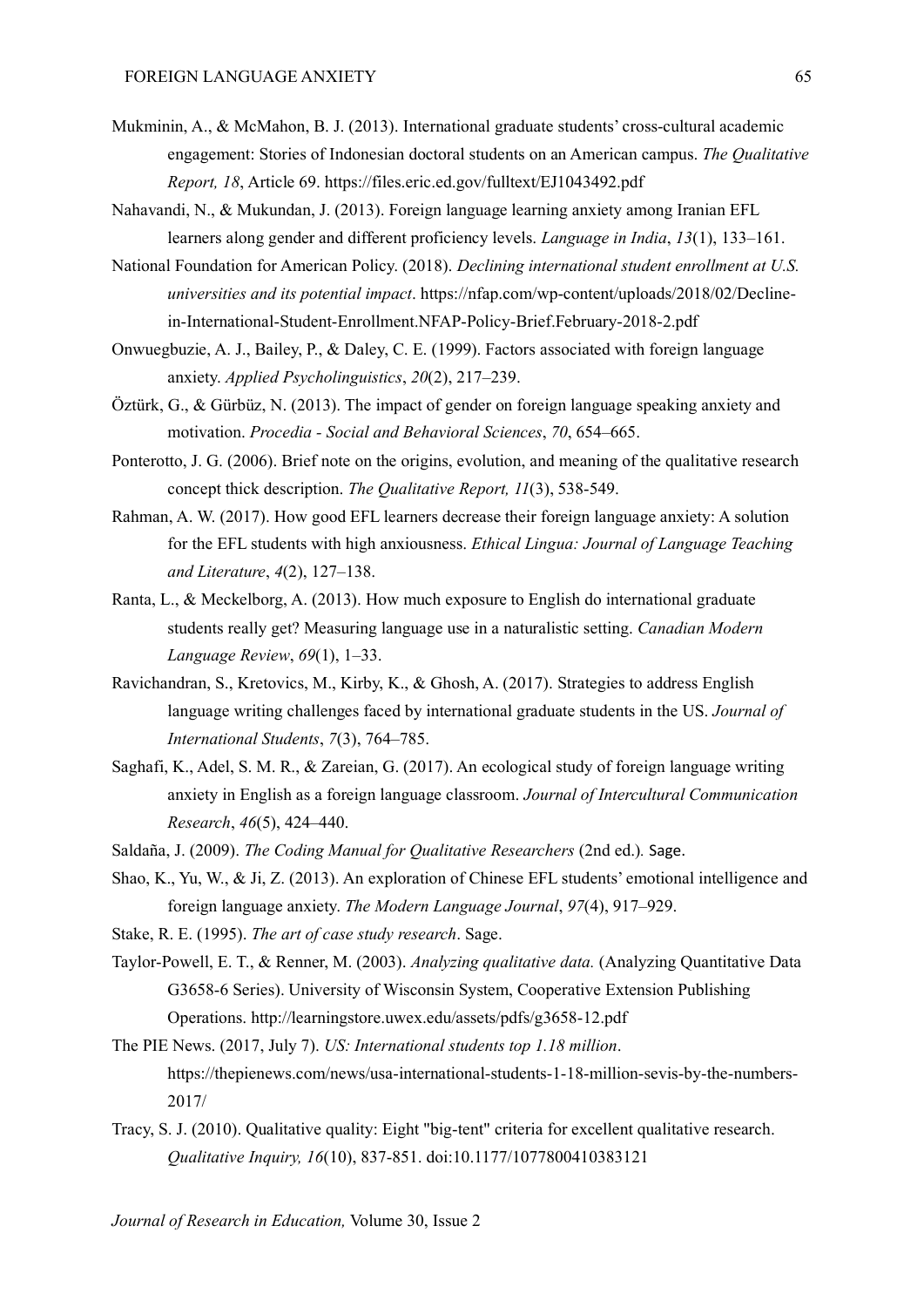- Tran, T. T. T., & Moni, K. (2015). Management of foreign language anxiety: Insiders awareness and experiences. *Cogent Education*, *2*(1).
- Van Nes, F., Abma, T., Jonsson, H., & Deeg, D. (2010). Language differences in qualitative research: Is meaning lost in translation? *European Journal of Ageing*, *7*(4), 313–316.
- Woodrow, L. (2011). College English writing affect: Self-efficacy and anxiety. *System: An International Journal of Educational Technology and Applied Linguistics*, *39*(4), 510–522.
- Yan, J. X., & Horwitz, E. K. (2008). Learners' perceptions of how anxiety interacts with personal and instructional factors to influence their achievement in English: A qualitative analysis of EFL learners in China. *Language Learning*, *58*(1), 151–183.
- Yassin, A. A., & Razak, N. A. (2017). Investigating the relationship between foreign language anxiety in the four skills and year of study among Yemeni university EFL learners. *3L: Language, Linguistics, Literature*, *23*(3).
- Yin, R. K. (2014). *Case study research: Design and methods* (5<sup>th</sup> ed.). Sage.
- Young, D. J. (1990). An investigation of students' perspective on anxiety and speaking. *Foreign Language Annals*, 23, 539-563.
- Zhang, X. (2013). Foreign language listening anxiety and listening performance: Conceptualizations and causal relationships. *System: An International Journal of Educational Technology and Applied Linguistics*, *41*(1), 164–177.
- Zhao, A., Guo, Y., & Dynia, J. (2013). Foreign language reading anxiety: Chinese as a foreign language in the United States. *The Modern Language Journal*, *97*(3), 764–778.
- Zhou, Y., Frey, C., & Bang, H. (2011). Understanding of international graduate students' academic adaptation to a U.S. graduate school. *International Education, 41*, 76-94.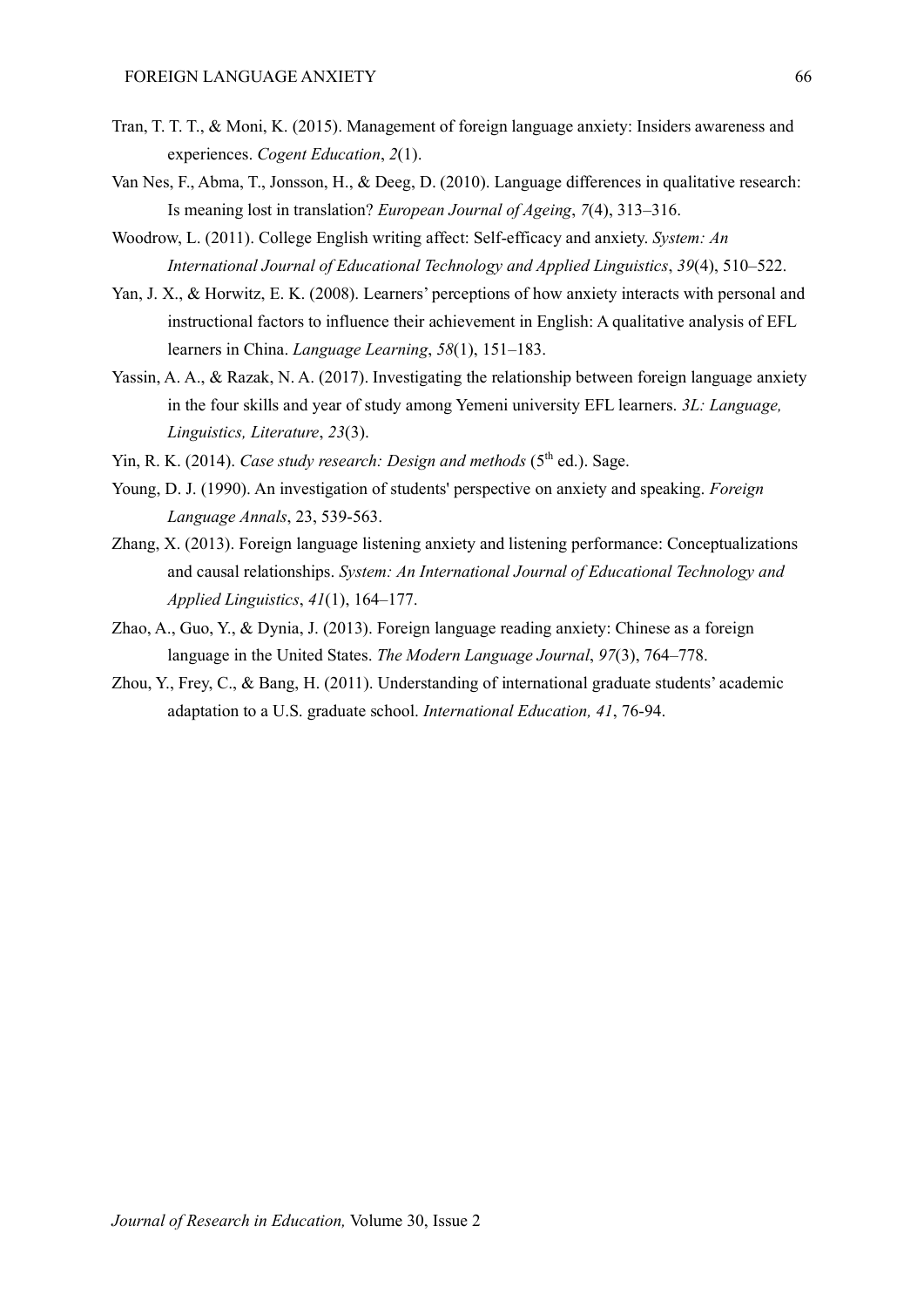## **Appendix A**

### Background Information Questionnaire

| 1. Participant Name:<br>2. Gender: Male<br>Female<br>$3. \text{Age}$<br>5. Year in college: Master , Doctoral<br>6. What other foreign languages have you learned?  |
|---------------------------------------------------------------------------------------------------------------------------------------------------------------------|
| Foreign Language 1 Proficiency level: low intermediate advanced near-native                                                                                         |
| Foreign Language 2______ Proficiency level: low intermediate advanced near-native                                                                                   |
| Foreign Language 3______ Proficiency level: low intermediate advanced near-native                                                                                   |
| 7. Do you consider your other foreign language learning experiences as successful? Y/N                                                                              |
| 8. Have you ever been classified as having foreign language anxiety in English? Y/N                                                                                 |
| 9. List all the English support you have got in KSU:                                                                                                                |
| $\gamma$<br>10. How long have you studied English<br>11. What is your motivation for learning English?                                                              |
| 12. Have you ever been to Other foreign language countries? Y/N<br>If yes, how long (total period of time)? _______ Year(s)__________ Month(s)<br>For what purpose? |
| 13. Do you use English as a L2 to talk with your parents or other family members? Y/N                                                                               |
| 14. How much time do you spend in using English each week? ________ hours (estimated)                                                                               |
| For what purpose? Tests/exams_______, assignments_________, fun______, others                                                                                       |
| (please specify)                                                                                                                                                    |
| 15. Rate you overall English ability on 1 to 10 continuums, 10 being excellent.                                                                                     |
| 6<br>3<br>$\overline{4}$<br>5 <sup>5</sup><br>8<br>10<br>1<br>$\overline{2}$<br>$7\overline{ }$<br>9                                                                |
| 16. Rate the general difficult level of the English using in your major on a 1 to 10 continuum,                                                                     |
| 10 being very difficult.<br>4 5 6 7 8 9                                                                                                                             |
| 10<br>$\overline{3}$<br>1                                                                                                                                           |
| 17. What English tasks are most difficult for you? Please order these tasks according to their                                                                      |
|                                                                                                                                                                     |
| difficult level.                                                                                                                                                    |
| a. Listening<br>b. Speaking                                                                                                                                         |
| c. Reading<br>d. Writing                                                                                                                                            |
| Most difficult<br>Least difficult<br>18. English is harder than I expected after higher education.<br>Y/N                                                           |

Thank you for your participation!